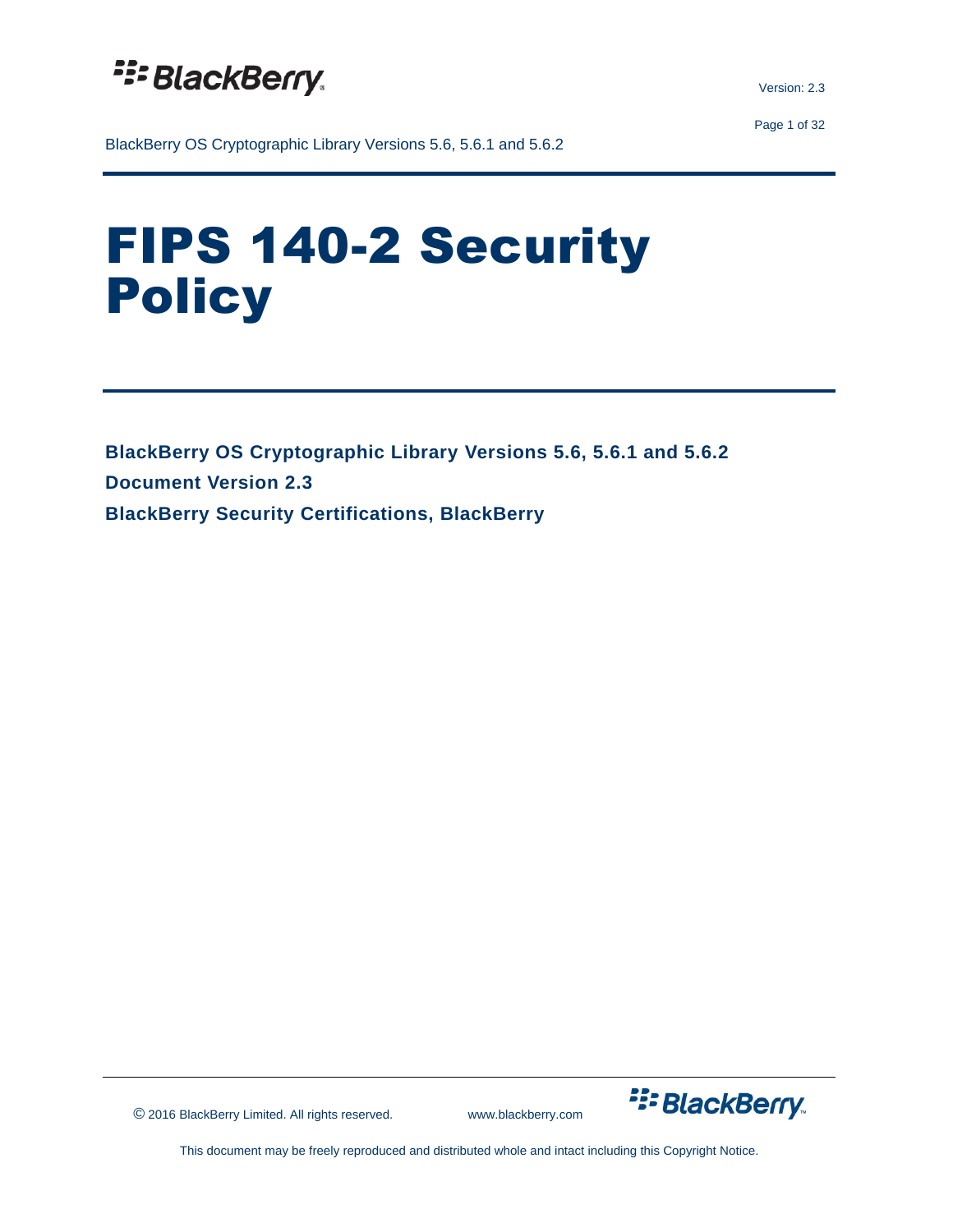BlackBerry OS Cryptographic Library Versions 5.6, 5.6.1 and 5.6.2

## <span id="page-1-0"></span>**Table of contents**

| $\mathbf 1$    |  |
|----------------|--|
| 1.1            |  |
| 1.2            |  |
| 1.3            |  |
| $\mathbf{2}$   |  |
| $\mathbf{3}$   |  |
| 3.1            |  |
| 3.2            |  |
| 3.3            |  |
| 4              |  |
| 5              |  |
| 6              |  |
| $\overline{7}$ |  |
| 7.1            |  |
| 7.2            |  |
| 7.3            |  |
| 7.4            |  |
| 7.5            |  |
|                |  |
| 8.1            |  |
| 8.2            |  |
| 8.3            |  |
| 8.4            |  |
|                |  |
| 9.1            |  |
| 9.2            |  |
| 9.3            |  |
| 9.4            |  |
|                |  |
| 10.1           |  |



C 2016 BlackBerry Limited. All rights reserved.

www.blackberry.com

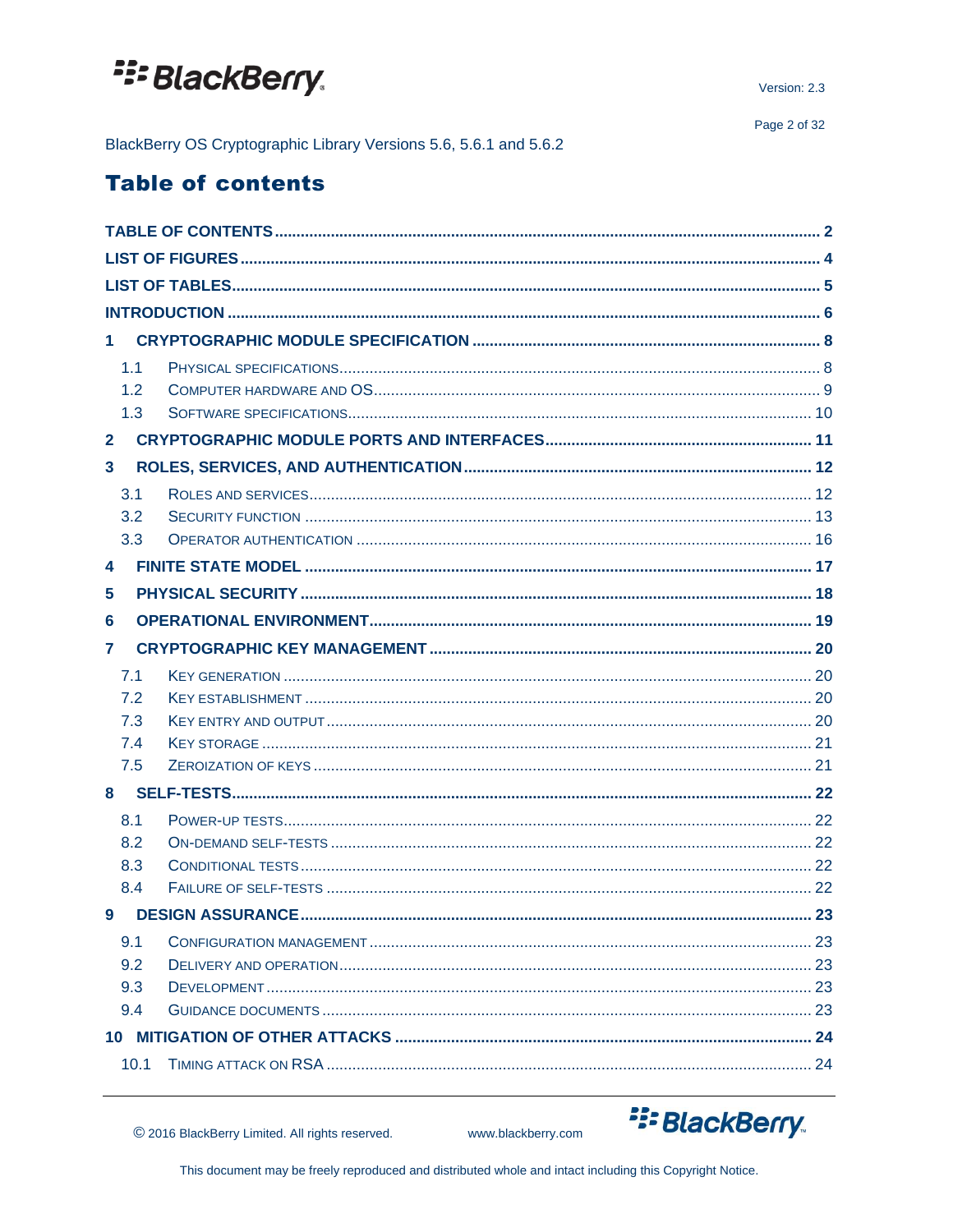Version: 2.3

Page 3 of 32

| BlackBerry OS Cryptographic Library Versions 5.6, 5.6.1 and 5.6.2 |  |
|-------------------------------------------------------------------|--|

© 2016 BlackBerry Limited. All rights reserved. www.blackberry.com

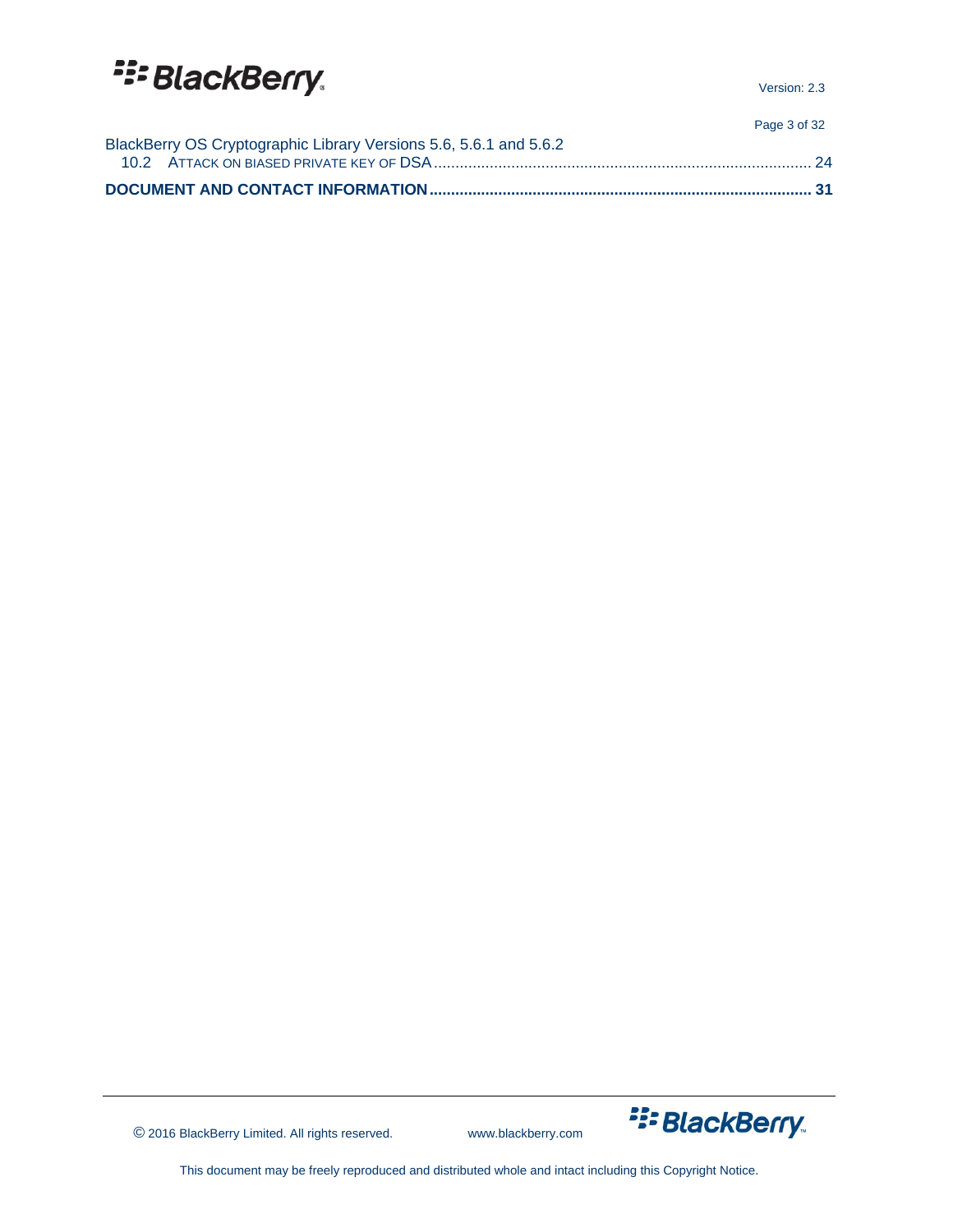BlackBerry OS Cryptographic Library Versions 5.6, 5.6.1 and 5.6.2

## <span id="page-3-0"></span>List of figures



© 2016 BlackBerry Limited. All rights reserved. www.blackberry.com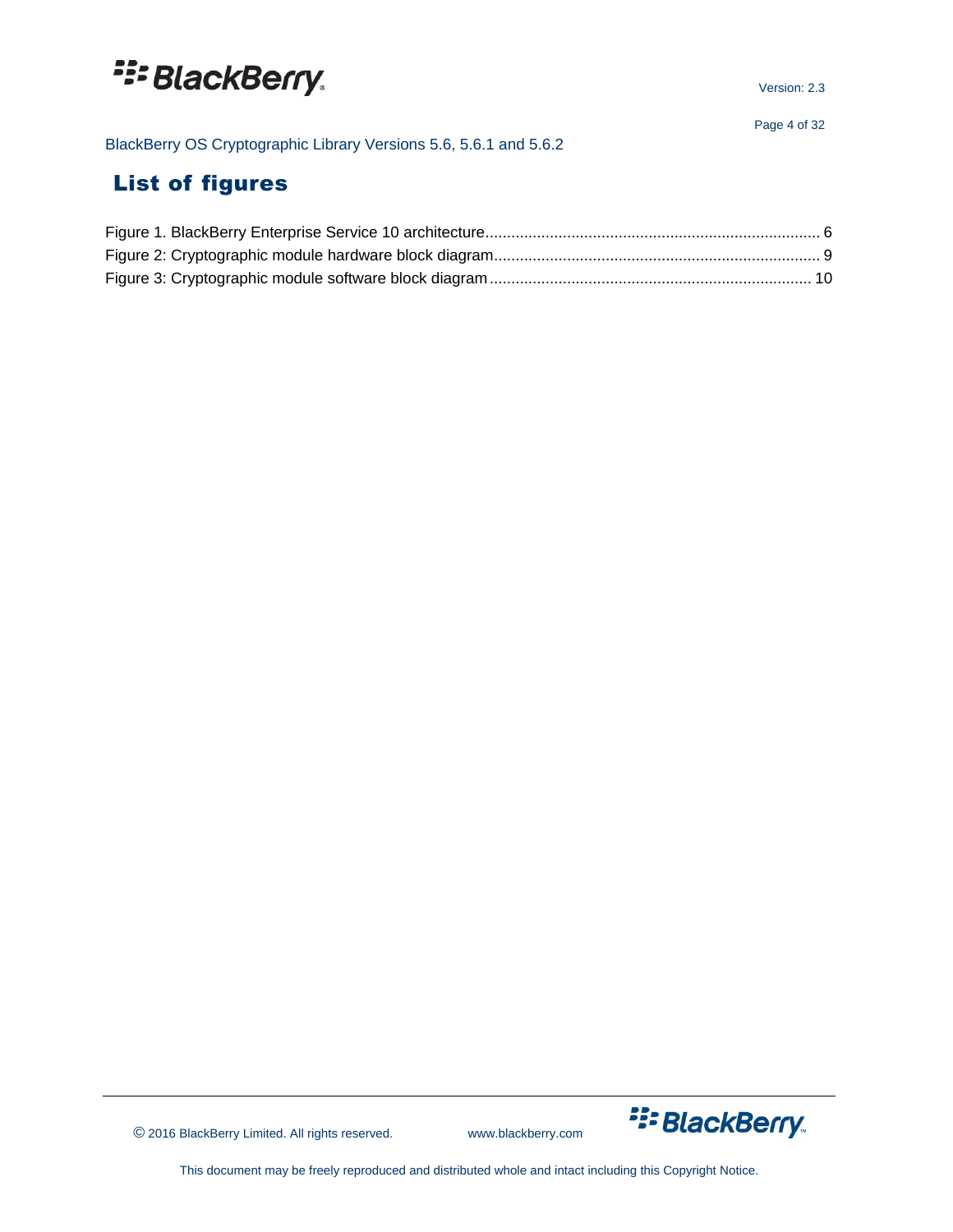BlackBerry OS Cryptographic Library Versions 5.6, 5.6.1 and 5.6.2

## <span id="page-4-0"></span>List of tables



© 2016 BlackBerry Limited. All rights reserved. www.blackberry.com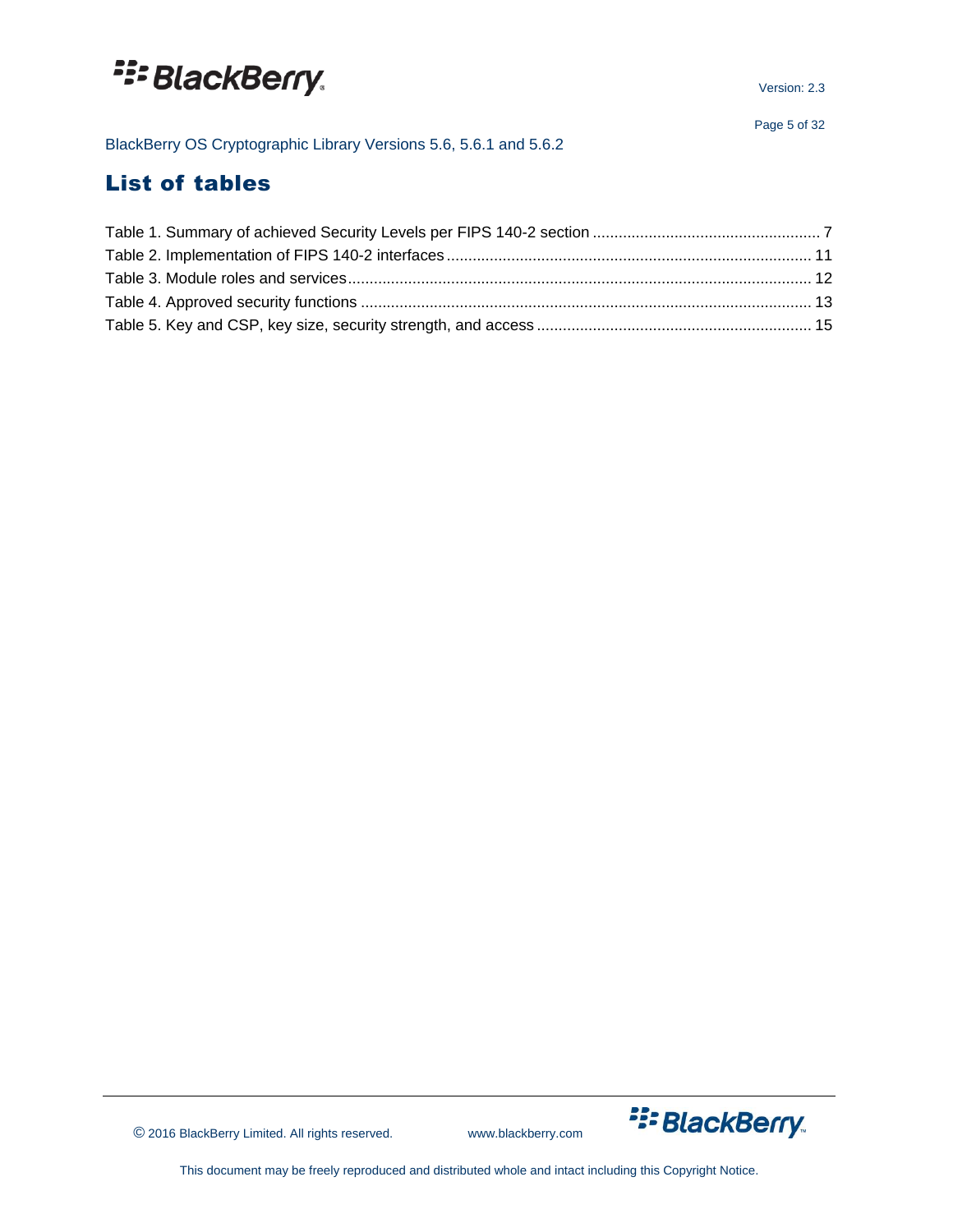Version: 2.3

#### BlackBerry OS Cryptographic Library Versions 5.6, 5.6.1 and 5.6.2

### <span id="page-5-0"></span>Introduction

BlackBerry® is the leading wireless solution that allows users to stay connected to a full suite of applications, including email, phone, enterprise applications, the Internet, Short Message Service (SMS), and organizer information. The BlackBerry solution is an integrated package that includes innovative software, advanced BlackBerry wireless devices, and wireless network service, providing a seamless solution. The following figure shows the BlackBerry® Enterprise Service 10 solution architecture.



I in the poptional components that must be installed on a computer that does not contain BlackBerry Enterprise Service 10

**Figure 1. BlackBerry Enterprise Service 10 architecture**

<span id="page-5-1"></span>BlackBerry® PlayBook™ tablets and BlackBerry® 10 smartphones are built on industry-leading wireless technology and use a powerful BlackBerry® OS. BlackBerry PlayBook tablets and BlackBerry 10 smartphones provide intuitive multi-tasking, allowing users to easily navigate the touch screen to switch between open applications, enjoy a PC-like web browsing experience with Adobe® Flash®, read rich media content, and view HD video. BlackBerry tablet users can access enterprise features by using a secure Bluetooth connection to supported BlackBerry smartphones to the BlackBerry PlayBook tablet for real-time access to personal information management (PIM) functionality (email, calendar, address book, task list, and BBM™), and use the existing BlackBerry® Enterprise Server connection to remotely access files and applications from an enterprise PC. With the use of BlackBerry Enterprise Service 10, you can manage BlackBerry smartphones and BlackBerry PlayBook tablets, as well as iOS devices and Android devices, all from a unified interface.

Each BlackBerry PlayBook tablet and BlackBerry 10 smartphone contains the BlackBerry OS Cryptographic Library, a software module that provides the cryptographic functionality required for basic operation of the device.

The BlackBerry OS Cryptographic Library, hereafter referred to as the cryptographic module or the module, provides the following cryptographic services:

- Data encryption and decryption
- Message digest and authentication code generation
- Random data generation
- Digital signature verification

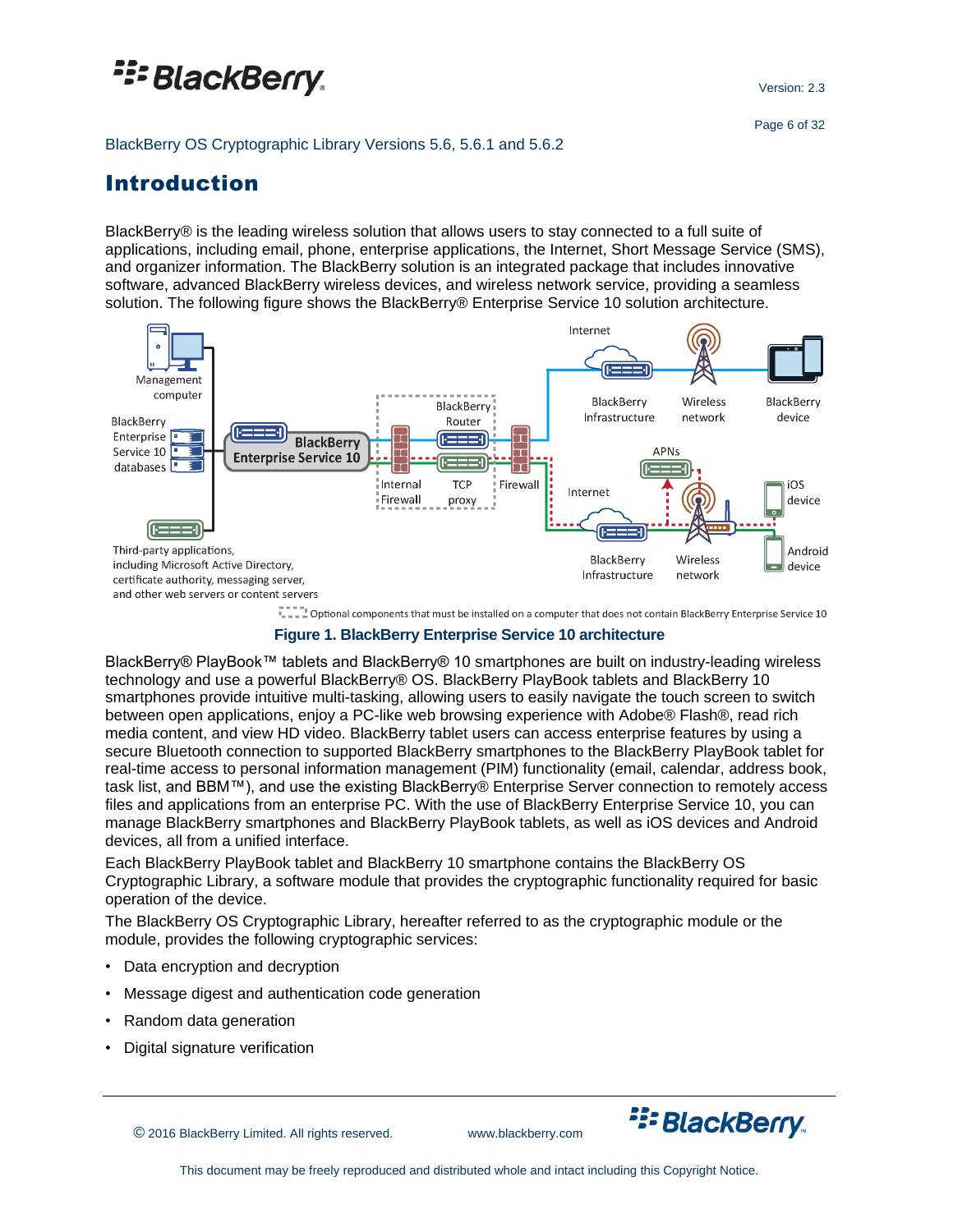

Version: 2.3

Page 7 of 32

#### BlackBerry OS Cryptographic Library Versions 5.6, 5.6.1 and 5.6.2

• Elliptic curve key agreement

More information on the BlackBerry solution is available at [http://ca.blackberry.com.](http://ca.blackberry.com/)

The BlackBerry OS Cryptographic Library meets the requirements of the FIPS 140-2 Security Level 1 as shown in Table 1.

#### <span id="page-6-0"></span>**Table 1. Summary of achieved Security Levels per FIPS 140-2 section**

| <b>Section</b>                            | Level |
|-------------------------------------------|-------|
| Cryptographic Module Specification        | 1     |
| Cryptographic Module Ports and Interfaces | 1     |
| Roles, Services, and Authentication       | 1     |
| <b>Finite State Model</b>                 | 1     |
| <b>Physical Security</b>                  | N/A   |
| <b>Operational Environment</b>            | 1     |
| Cryptographic Key Management              | 1     |
| <b>EMI/EMC</b>                            | 1     |
| Self-Tests                                | 1     |
| Design Assurance                          | 1     |
| Mitigation of Other Attacks               | 1     |
| Cryptographic Module Security Policy      | 1     |

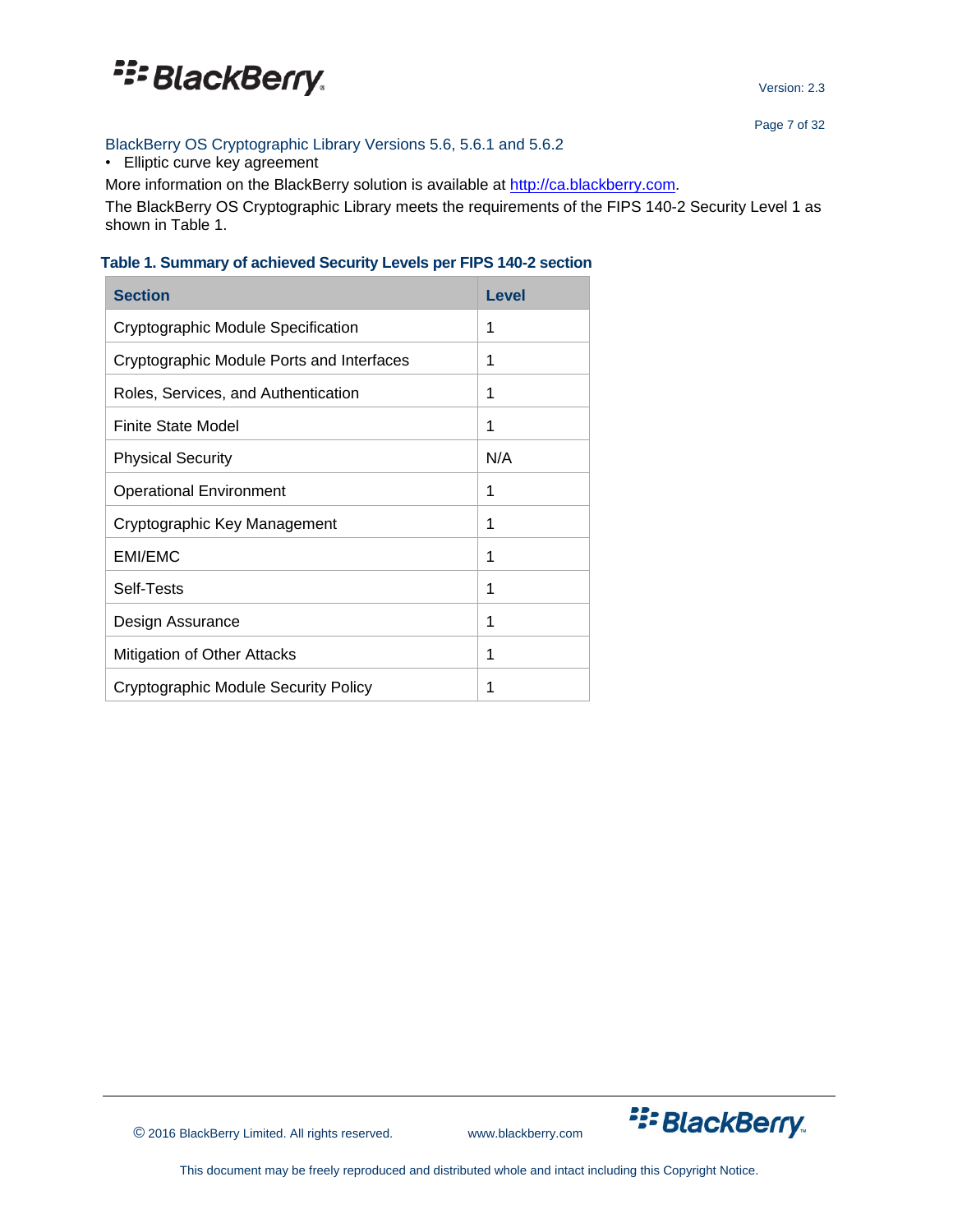Version: 2.3

<span id="page-7-0"></span>BlackBerry OS Cryptographic Library Versions 5.6, 5.6.1 and 5.6.2

### 1 Cryptographic module specification

The BlackBerry OS Cryptographic Library is a multiple-chip, stand-alone software cryptographic module in the form of a shared object  $(l\text{ibsbqse56.s.0.0.0})$  that operates with the following components:

- Commercially available general-purpose computer hardware
- Commercially available OS that runs on the computer hardware

### <span id="page-7-1"></span>1.1 Physical specifications

The general, computer hardware component consists of the following devices:

- 1. ARMv7 CPU (microprocessor)
- 2. Memory
	- (a) Working memory is located on the RAM and contains the following spaces:
		- i. Input/output buffer
		- ii. Plaintext/ciphertext buffer
		- iii. Control buffer

**Note:** Key storage is not deployed in this module.

- (b) Program memory is also located on the RAM
- 3. Hard disk (or disks), including flash memory
- 4. Display controller, including the touch screen controller
- 5. Keyboard interface
- 6. Mouse interface, including the trackball interface
- 7. Audio controller
- 8. Network interface
- 9. Serial port
- 10. Parallel port
- 11. USB interface
- 12. Power supply

Figure 2 illustrates the configuration of this component.



© 2016 BlackBerry Limited. All rights reserved. www.blackberry.com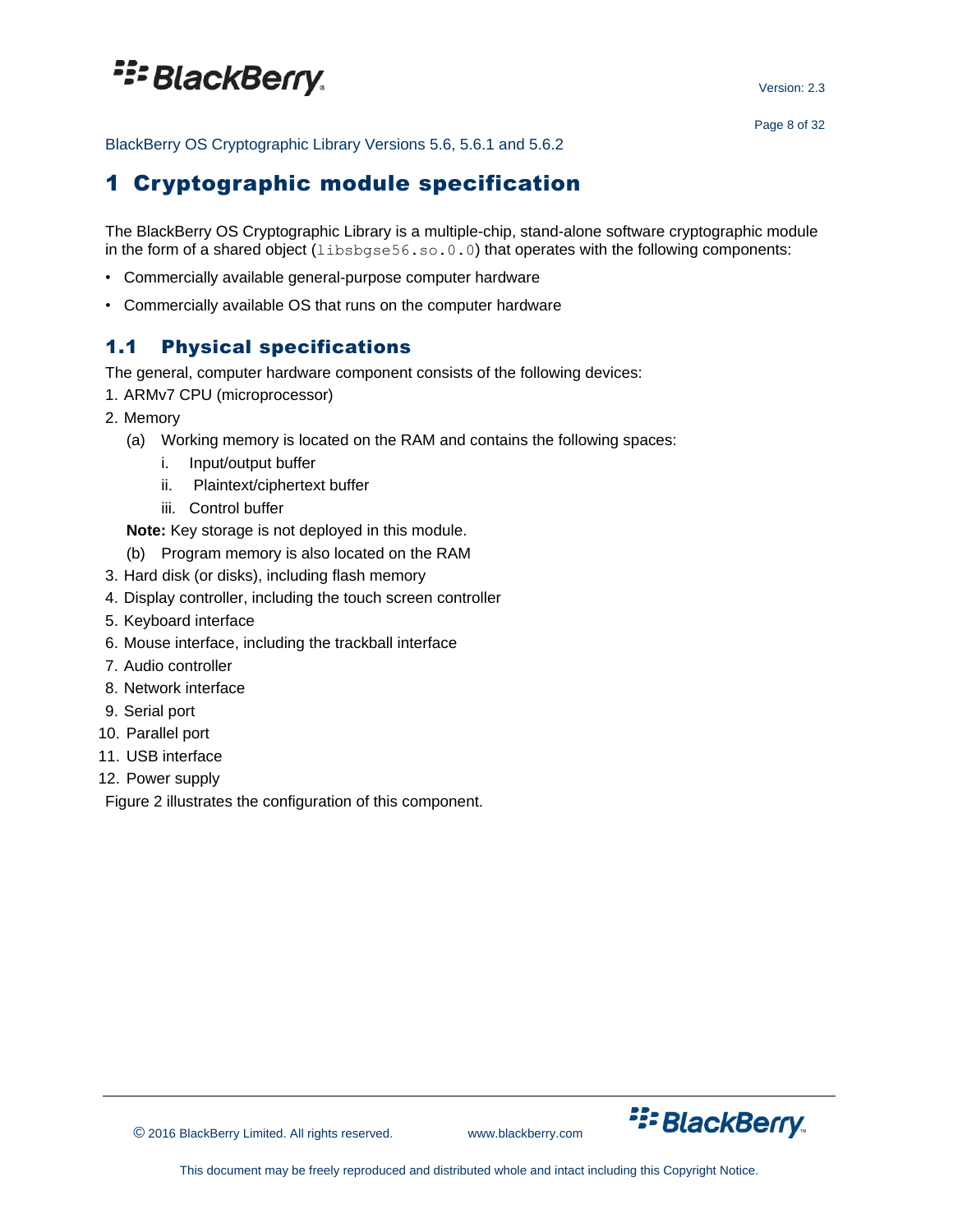Version: 2.3

Page 9 of 32



Flow of control input

<span id="page-8-1"></span>Flow of status output

#### **Figure 2: Cryptographic module hardware block diagram**

### <span id="page-8-0"></span>1.2 Computer hardware and OS

The combinations of computer hardware and OS include the following representative platform:

#### **BlackBerry Tablet OS version 2.0 (Binary compatible to BlackBerry Tablet OS version 1.0), ARMv7**

The BlackBerry OS Cryptographic Library is also suitable for any manufacturer's platform that has compatible processors, equivalent or larger system configurations, and compatible OS versions. For example, an identical BlackBerry OS Cryptographic Library can be used on any compatible BlackBerry tablet OS or BlackBerry® 10 OS for ARM processors. The BlackBerry OS Cryptographic Library will run on these platforms and OS versions while maintaining its compliance to the FIPS 140-2 Level 1 requirements.

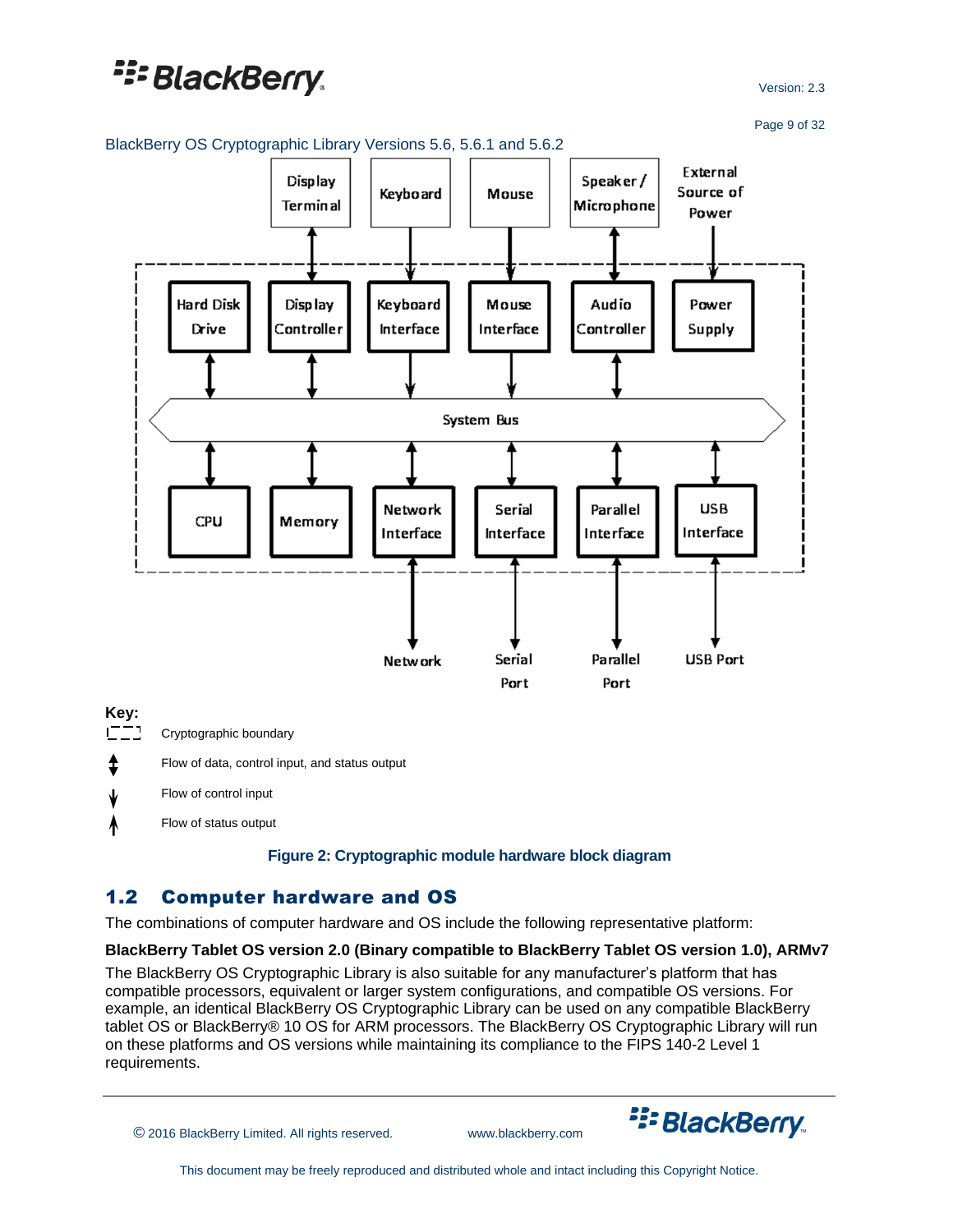BlackBerry OS Cryptographic Library Versions 5.6, 5.6.1 and 5.6.2

### <span id="page-9-0"></span>1.3 Software specifications

The BlackBerry OS Cryptographic Library provides services to the C computer language users in a shared object format. A single source code base is used for all identified computer hardware and operating systems.

The interface into the BlackBerry OS Cryptographic Library is through application programming interface (API) function calls. These function calls provide the interface to the cryptographic services, for which the parameters and return codes provide the control input and status output as shown in Figure 3.



#### <span id="page-9-1"></span>**Figure 3: Cryptographic module software block diagram**

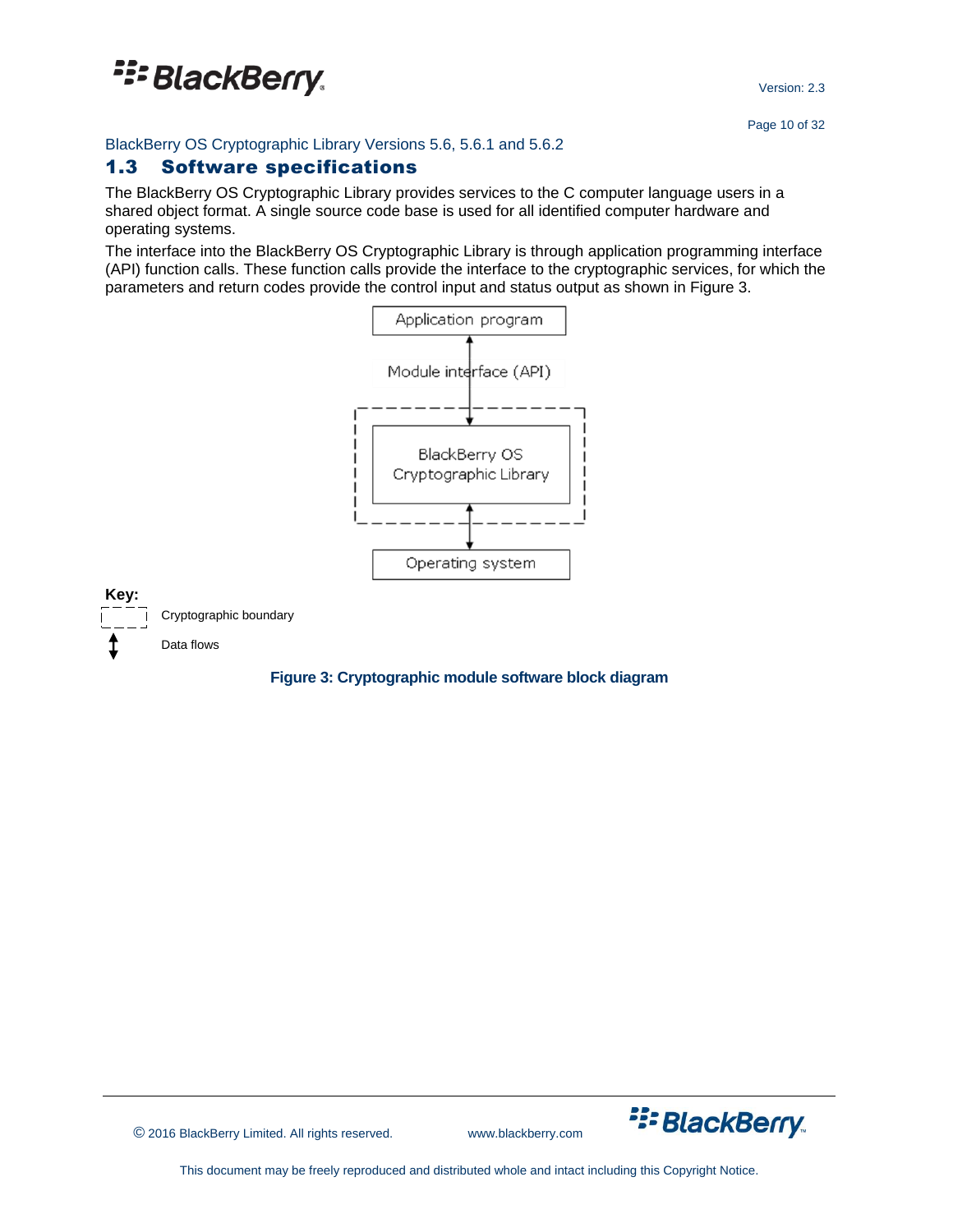<span id="page-10-0"></span>BlackBerry OS Cryptographic Library Versions 5.6, 5.6.1 and 5.6.2

### 2 Cryptographic module ports and interfaces

The cryptographic module ports correspond to the physical ports of the BlackBerry device that is executing the module, and the module interfaces correspond to the module's logical interfaces. The following table describes the module ports and interfaces.

| <b>FIPS 140-2</b><br>interface | <b>Module ports</b>                                                                                                               | <b>Module interfaces</b>                      |
|--------------------------------|-----------------------------------------------------------------------------------------------------------------------------------|-----------------------------------------------|
| Data Input                     | Keyboard, touch screen,<br>microphone, USB port,<br>headset jack, wireless<br>modem, and Bluetooth <sup>®</sup><br>wireless radio | Input parameters of module<br>function calls  |
| Data Output                    | Speaker, USB port, headset<br>jack, wireless modem, and<br>Bluetooth wireless radio                                               | Output parameters of module<br>function calls |
| Control Input                  | Keyboard, touch screen, USB<br>port, trackball, BlackBerry<br>button, escape button,<br>backlight button, and phone<br>button     | Module function calls                         |
| <b>Status Output</b>           | USB port, primary LCD<br>screen, and LED                                                                                          | Return codes of module function<br>calls      |
| Power Input                    | USB port                                                                                                                          | Initialization function                       |
| Maintenance                    | Not supported                                                                                                                     | Not supported                                 |

#### <span id="page-10-1"></span>**Table 2. Implementation of FIPS 140-2 interfaces**

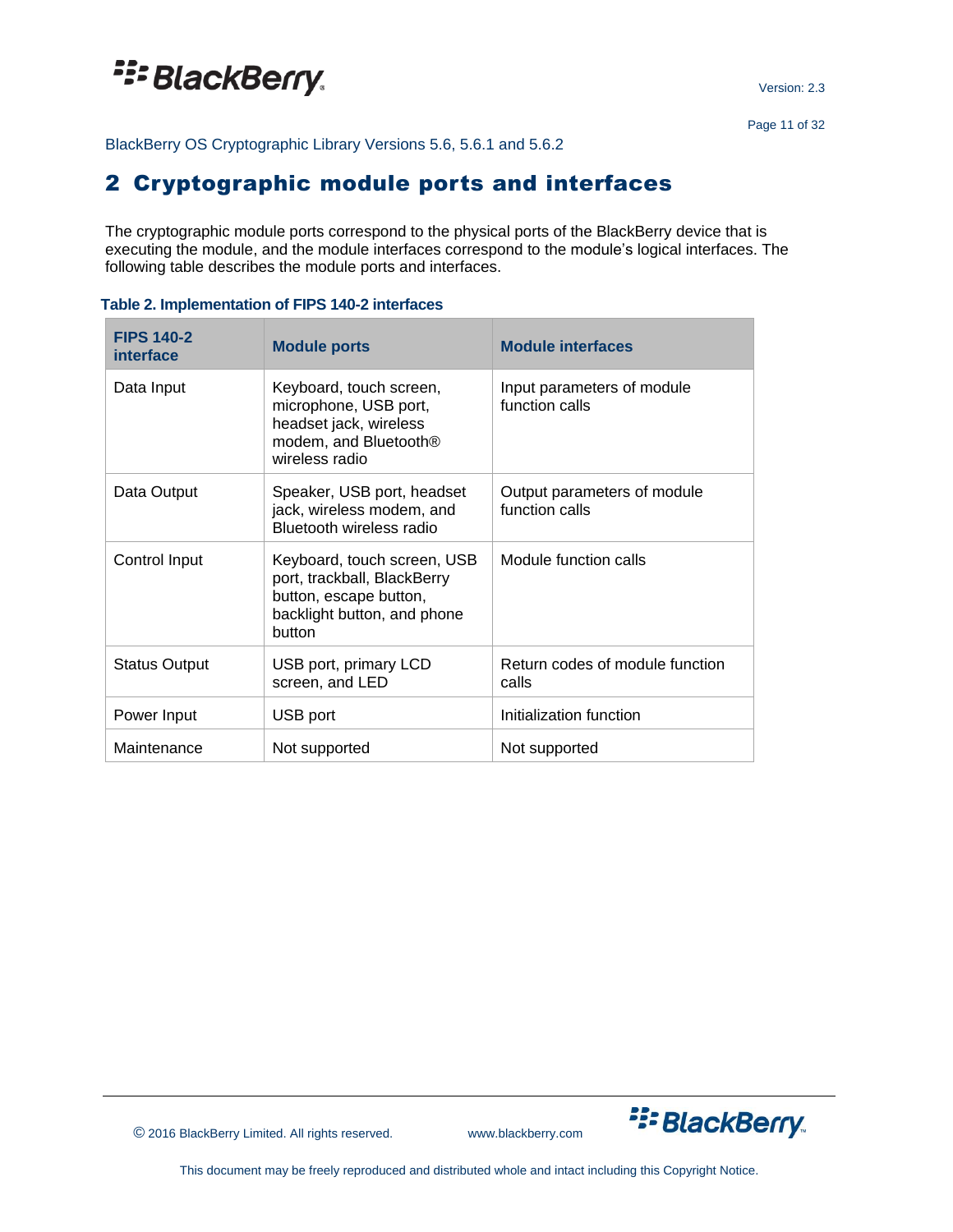<span id="page-11-0"></span>BlackBerry OS Cryptographic Library Versions 5.6, 5.6.1 and 5.6.2

### 3 Roles, services, and authentication

### <span id="page-11-1"></span>3.1 Roles and services

The module supports User and Crypto Officer roles. The module does not support a maintenance role. The module does not support multiple or concurrent operators and is intended for use by a single operator; thus it always operates in a single-user mode.

#### <span id="page-11-2"></span>**Table 3. Module roles and services**

| <b>Service</b>                                         | <b>Crypto Officer</b> | <b>User</b> |  |  |  |
|--------------------------------------------------------|-----------------------|-------------|--|--|--|
| <b>Initialization services</b>                         |                       |             |  |  |  |
| Initialization                                         | X                     | X           |  |  |  |
| Deinitialization                                       | X                     | X           |  |  |  |
| Self-tests                                             | X                     | X           |  |  |  |
| Show status                                            | X                     | X           |  |  |  |
| <b>Symmetric ciphers (AES and TDES)</b>                |                       |             |  |  |  |
| Key generation                                         | X                     | X           |  |  |  |
| Encrypt                                                | X                     | X           |  |  |  |
| Decrypt                                                | X                     | X           |  |  |  |
| Hash algorithms and message authentication (SHA, HMAC) |                       |             |  |  |  |
| Hashing                                                | X                     | X           |  |  |  |
| Message authentication                                 | X                     | X           |  |  |  |
| Random number generation (pRNG)                        |                       |             |  |  |  |
| Instantiation                                          | X                     | X           |  |  |  |
| Seeding                                                | X                     | X           |  |  |  |
| Request                                                | X                     | X           |  |  |  |
| Digital signature (DSA, ECDSA, RSA)                    |                       |             |  |  |  |
| Key pair generation                                    | X                     | X           |  |  |  |
| Sign                                                   | X                     | X           |  |  |  |
| Verify                                                 | X                     | X           |  |  |  |



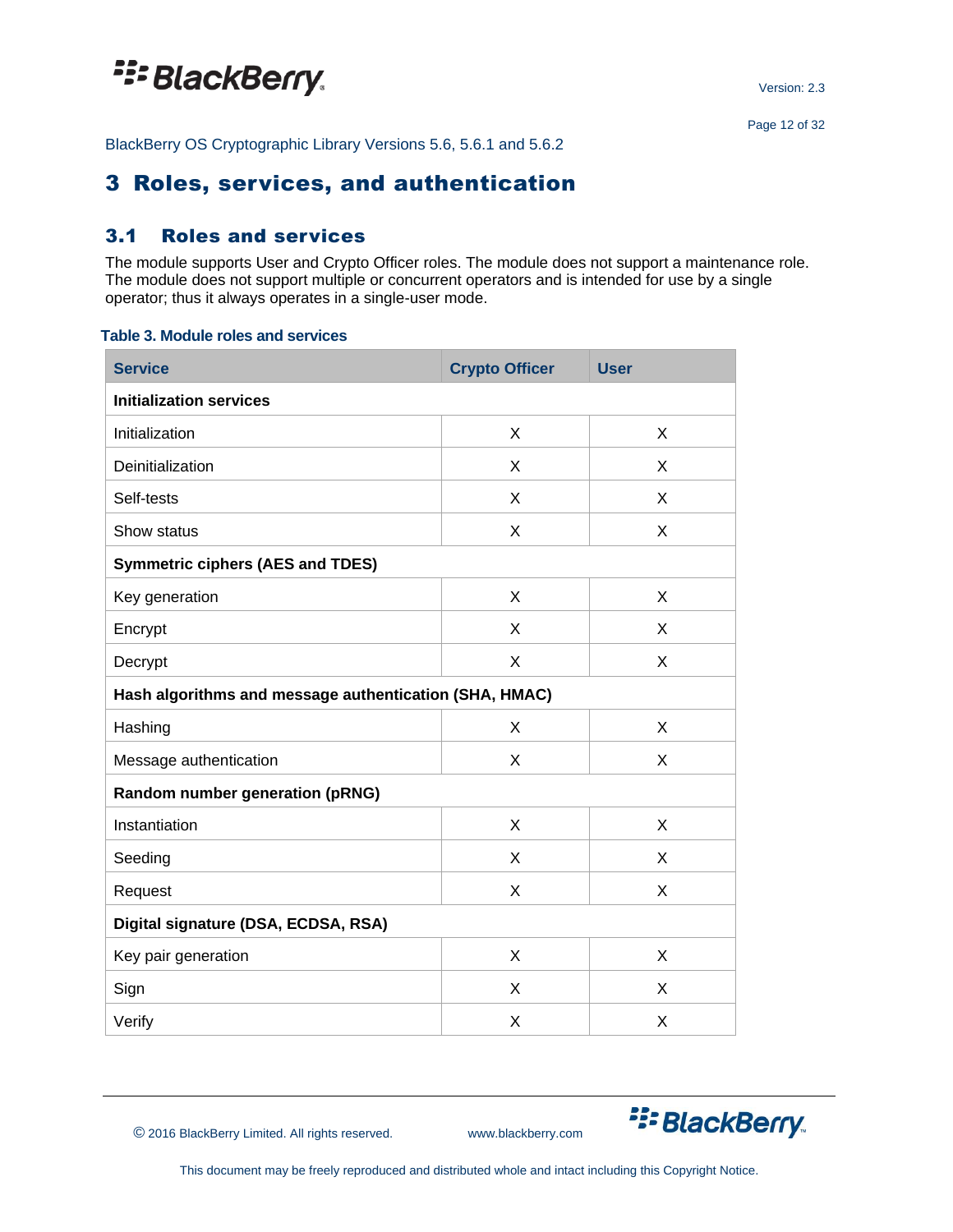Page 13 of 32

|  |  | BlackBerry OS Cryptographic Library Versions 5.6, 5.6.1 and 5.6.2 |  |
|--|--|-------------------------------------------------------------------|--|
|  |  |                                                                   |  |

| <b>Service</b>                                   | <b>Crypto Officer</b> | <b>User</b> |  |  |  |
|--------------------------------------------------|-----------------------|-------------|--|--|--|
| Key establishment (DH, ECDH, ECMQV, RSA, AES KW) |                       |             |  |  |  |
| Key pair generation                              | х                     | х           |  |  |  |
| Shared secret generation                         | X                     | X           |  |  |  |
| Wrap                                             | X                     | X           |  |  |  |
| Unwrap                                           | х                     | X           |  |  |  |
| Key Zeroization                                  | Х                     |             |  |  |  |

To operate the module securely, it is the Crypto Officer's and the User's responsibility to confine calls to those methods that have been FIPS 140-2 Approved. Thus, in the approved mode of operation, all roles shall confine themselves to calling FIPS Approved algorithms, as shown in Table 4.

### <span id="page-12-0"></span>3.2 Security function

The BlackBerry OS Cryptographic Library supports many cryptographic algorithms. Table 4 shows the set of cryptographic algorithms supported by the BlackBerry OS Cryptographic Library.

#### <span id="page-12-1"></span>**Table 4. Approved security functions**

|                      | <b>Algorithm</b>                             | <b>FIPS</b><br><b>Approved</b><br>or Allowed | <b>Certificate</b><br>number |
|----------------------|----------------------------------------------|----------------------------------------------|------------------------------|
| <b>Block Ciphers</b> | TDES (ECB, CBC, CFB64, OFB64 [FIPS 46-<br>3] | X                                            | #1053                        |
|                      | AES (ECB, CBC, CFB128, OFB128,               | X                                            |                              |
|                      | CTR, CCM, GCM, CMAC, XTS) [FIPS 197]         |                                              | #1608                        |
|                      | DES (ECB, CBC, CFB64, OFB64)                 |                                              |                              |
|                      | DESX (ECB, CBC, CFB64, OFB64)                |                                              |                              |
|                      | AES (CCM <sup>*</sup> ) [ZigBee 1.0.x]       |                                              |                              |
|                      | AES Key Wrap                                 | X                                            | #1609                        |
|                      | ARC2 (ECB, CBC, CFB64, OFB64)<br>[RFC 2268]  |                                              |                              |
|                      |                                              |                                              |                              |
| <b>Stream Cipher</b> | ARC4                                         |                                              |                              |
|                      |                                              |                                              |                              |



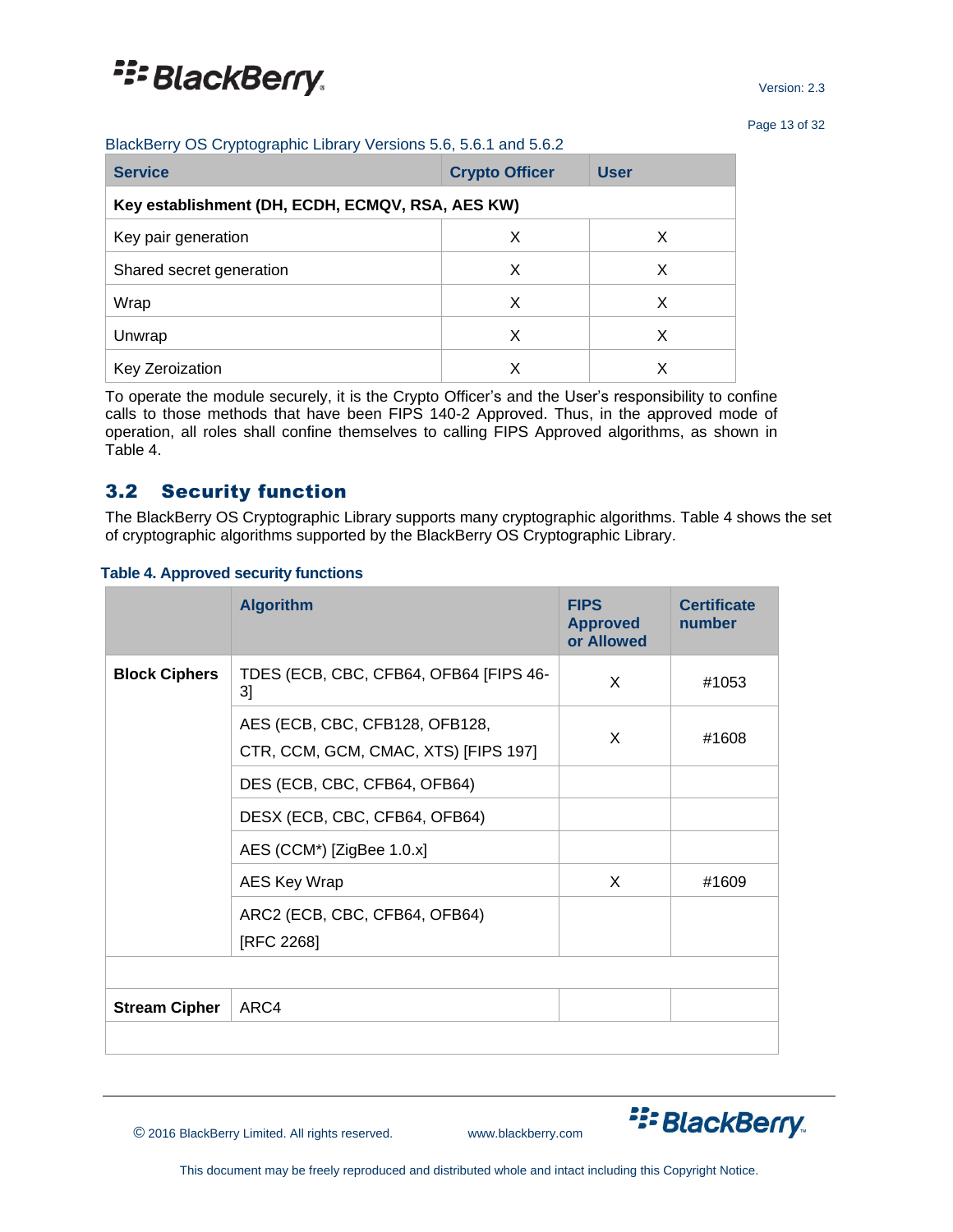Page 14 of 32

BlackBerry OS Cryptographic Library Versions 5.6, 5.6.1 and 5.6.2

|                       | <b>Algorithm</b>                                 | <b>FIPS</b><br><b>Approved</b><br>or Allowed | <b>Certificate</b><br>number |
|-----------------------|--------------------------------------------------|----------------------------------------------|------------------------------|
| Hash                  | SHA-1 [FIPS 180-4]                               | X                                            | #1421                        |
| <b>Functions</b>      | SHA-224 [FIPS 180-4]                             | X                                            | #1421                        |
|                       | SHA-256 [FIPS 180-4]                             | X                                            | #1421                        |
|                       | SHA-384 [FIPS 180-4]                             | X                                            | #1421                        |
|                       | SHA-512 [FIPS 180-4]                             | X                                            | #1421                        |
|                       | MD5 [RFC 1321]                                   |                                              |                              |
|                       | MD4 [RFC 1320]                                   |                                              |                              |
|                       | MD2 [RFC 1115]                                   |                                              |                              |
|                       |                                                  |                                              |                              |
| <b>Message</b>        | HMAC-SHA-1 [FIPS 198]                            | X                                            | #944                         |
| <b>Authentication</b> | HMAC-SHA-224 [FIPS 198]                          | X                                            | #944                         |
|                       | HMAC-SHA-256 [FIPS 198]                          | X                                            | #944                         |
|                       | HMAC-SHA-384 [FIPS 198]                          | X                                            | #944                         |
|                       | HMAC-SHA-512 [FIPS 198]                          | X                                            | #944                         |
|                       | <b>HMAC-MD5 [RFC 2104]</b>                       |                                              |                              |
|                       |                                                  |                                              |                              |
| pRNG                  | DRBG [NIST SP 800-90A]                           | X                                            | #81                          |
| <b>NDRNG</b>          | ANSI X9.62 RNG [ANSI X9.62]                      |                                              |                              |
|                       | ANSI X9.31 RNG [ANSI X9.31]                      |                                              |                              |
|                       |                                                  |                                              |                              |
| <b>Digital</b>        | <b>DSS [FIPS 186-4]</b>                          | X                                            | #499                         |
| <b>Signature</b>      | ECDSA [FIPS 186-4, ANSI X9.62]                   | X                                            | #199                         |
|                       | RSA PKCS1 v1.5 [FIPS 186-43, PKCS #1<br>$V2.1$ ] | X                                            | #790                         |
|                       | RSA PSS [FIPS 186-4, PKCS #1 v2.1]               | X                                            | #790                         |
|                       | <b>ECNR [IEEE 1363]</b>                          |                                              |                              |

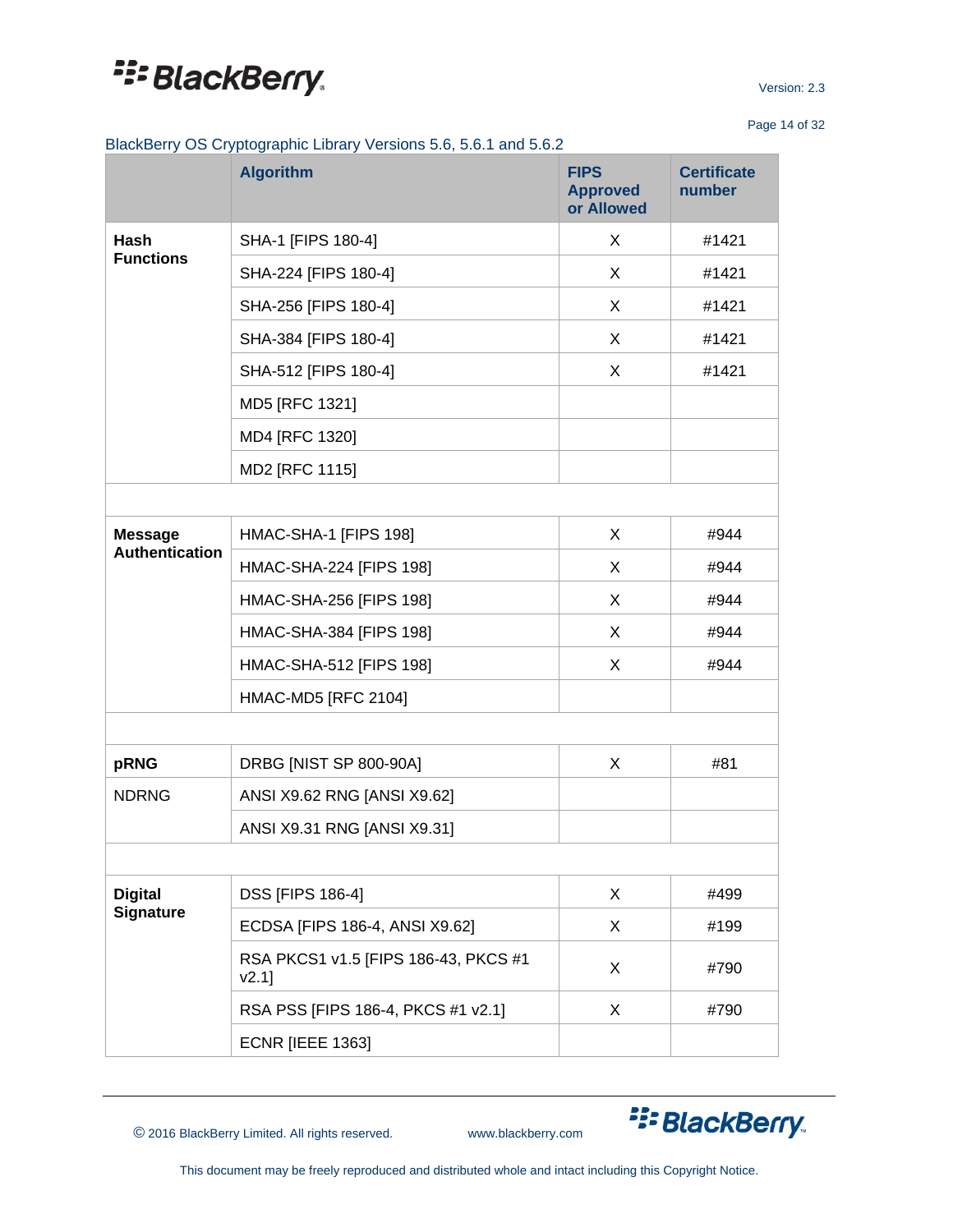Page 15 of 32

BlackBerry OS Cryptographic Library Versions 5.6, 5.6.1 and 5.6.2

|                     | <b>Algorithm</b>              | <b>FIPS</b><br><b>Approved</b><br>or Allowed | <b>Certificate</b><br>number |
|---------------------|-------------------------------|----------------------------------------------|------------------------------|
|                     | <b>ECQV</b>                   |                                              |                              |
|                     |                               |                                              |                              |
| <b>Key</b>          | DH [NIST SP 800-56A]          | X                                            | #13                          |
| <b>Agreement</b>    | ECDH [NIST SP 800-56A]        | X                                            | #13                          |
|                     | ECMQV [NIST SP 800-56A]       | X                                            | #13                          |
|                     |                               |                                              |                              |
| <b>Key Wrapping</b> | RSA PKCS1 v1.5 [PKCS #1 v2.1] | X                                            |                              |
|                     | RSA OAEP [NIST SP 800-56B]    | X                                            |                              |
|                     | ECIES [ANSI X9.63]            |                                              |                              |

The TDES, AES (ECB, CBC, CFB128, OFB128, CTR, CCM, GCM, CMAC, and XTS modes), SHS (SHA-1, SHA-224, SHA-256, SHA-384, and SHA-512), HMAC-SHS (HMAC-SHA-1, HMAC-SHA-224, HMAC-SHA256, HMAC-SHA-384, and HMAC-SHA-512), and NIST SP 800-90), DSA, ECDSA, RSA PKCS #1 v1.5 Signature, RSA PSS algorithms, and NIST SP 800-56A Key Establishment techniques (key agreement), DH, ECDH, and ECMQV have been validated to comply with FIPS.

The BlackBerry OS Cryptographic Library also supports a NIST SP 800-56B Key Establishment technique (key wrapping), RSA OAEP. To operate the module in compliance with FIPS, only these FIPS Approved or Allowed algorithms should be used.

The DES, DESX, AES CCM\* (CCM Star) mode, ANSI X9.62 and ANSI X9.31 random bit generators, ARC2, ARC4, MD5, MD4, MD2, HMAC-MD5, ECNR, ECQV, ECIES, and RSA #1 v1.5 encryption algorithm are supported as non FIPS Approved algorithms. In order to operate the module in compliance with FIPS, these algorithms should not be used.

*Note: 2-Key Triple-DES decryption is permitted for legacy purposes. 2-Key Triple-DES encryption is considered a non FIPS Approved algorithm as of January 1st, 2016. Please consult NIST SP 800-131A for additional details on algorithm transitions.*

Table 5 summarizes the keys and CSPs used in the FIPS mode.

<span id="page-14-0"></span>

|  |  | Table 5. Key and CSP, key size, security strength, and access |
|--|--|---------------------------------------------------------------|
|--|--|---------------------------------------------------------------|

| <b>Algorithm</b> | <b>Key and SP</b> | <b>Key size</b> | <b>Strength</b> | <b>Access</b>     |
|------------------|-------------------|-----------------|-----------------|-------------------|
| <b>AES</b>       | Key               | 128-256 bits    | 128-256 bits    | Create, Read, Use |
| <b>TDES</b>      | Key               | 168 bits        | 112 bits        | Create, Read, Use |
| <b>HMAC</b>      | Key               | 224-512 bits    | 112-256 bits    | Use               |
| <b>DRBG</b>      | seed              | 160 bits        | 112-256 bits    | Use               |

© 2016 BlackBerry Limited. All rights reserved. www.blackberry.com

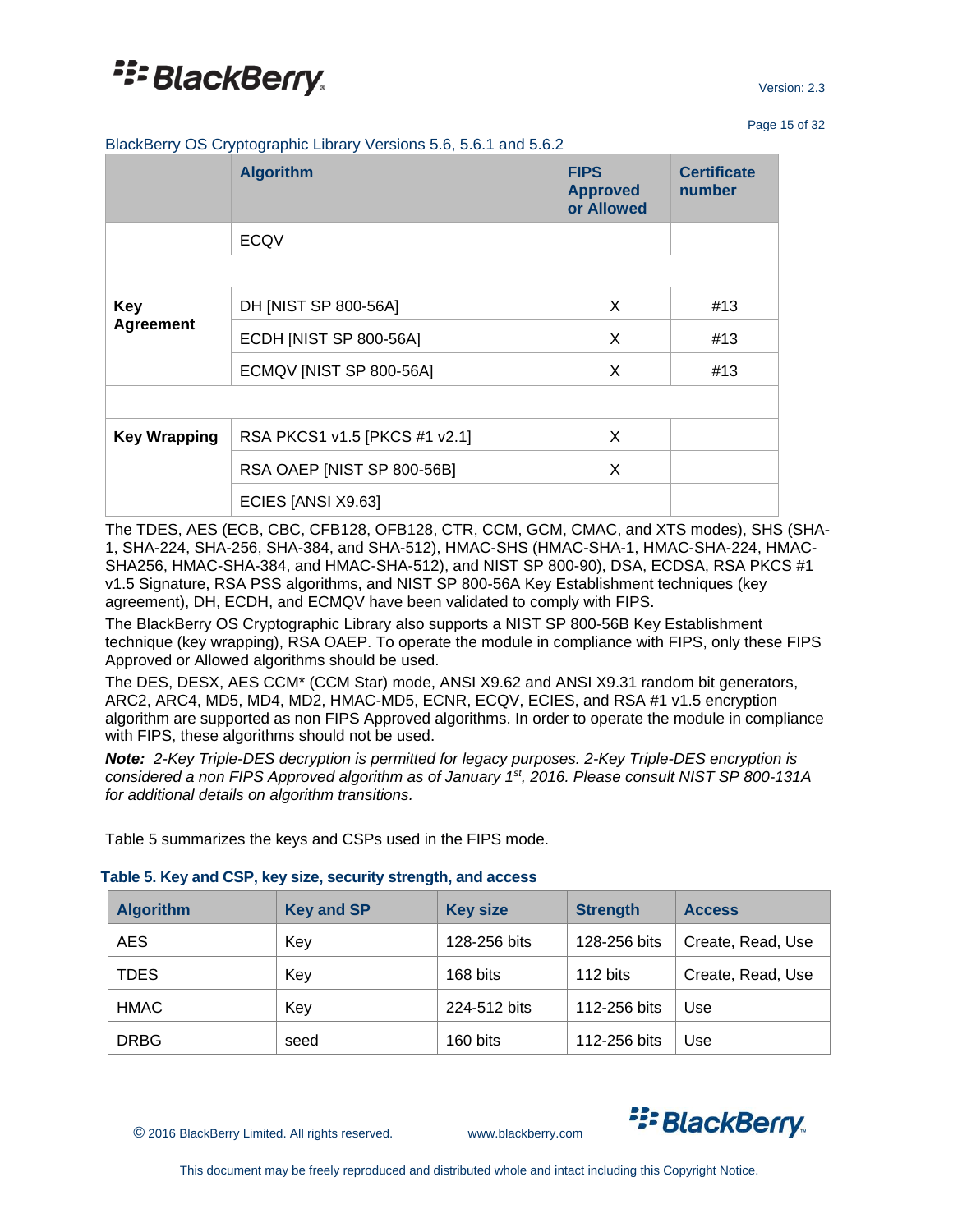|  | BlackBerry OS Cryptographic Library Versions 5.6, 5.6.1 and 5.6.2 |  |  |
|--|-------------------------------------------------------------------|--|--|
|  |                                                                   |  |  |

| <b>Algorithm</b> | <b>Key and SP</b>            | <b>Key size</b> | <b>Strength</b> | <b>Access</b>     |
|------------------|------------------------------|-----------------|-----------------|-------------------|
| <b>DSA</b>       | Key pair                     | 2048-15360 bits | 112-256 bits    | Create, Read, Use |
| <b>ECDSA</b>     | Key pair                     | 224-521 bits    | 112-256 bits    | Create, Read, Use |
| RSA signature    | Key pair                     | 2048-15360 bits | 112-256 bits    | Create, Read, Use |
| DH.              | Static/ephemeral<br>key pair | 2048-15360 bits | 112-256 bits    | Create, Read, Use |
| <b>ECDH</b>      | Static/ephemeral<br>key pair | 224-521 bits    | 112-256 bits    | Create, Read, Use |
| <b>ECMQV</b>     | Static/ephemeral<br>key pair | 224-521 bits    | 112-256 bits    | Create, Read, Use |
| RSA key wrapping | Key pair                     | 2048-15360 bits | 112-256 bits    | Create, Read, Use |

#### **Note:**

Diffie-Hellman (key agreement; key establishment methodology provides between 112 and 256 bits of encryption strength; non-compliant less than 112-bits of encryption strength)

EC Diffie-Hellman (key agreement; key establishment methodology provides between 112 and 256 bits of encryption strength; non-compliant less than 112-bits of encryption strength)

ECMQV (key agreement; key establishment methodology provides between 112 and 256 bits of encryption strength; non-compliant less than 112-bits of encryption strength)

RSA (key wrapping; key establishment methodology provides between 112 and 256 bits of encryption strength; non-compliant less than 112-bits of encryption strength)

Digital signature generation that provides less than 112 bits of security (using RSA, DSA or ECDSA ) is disallowed beginning January 1st, 2014.

Digital signature generation using SHA-1 as its underlying hash function is disallowed beginning January 1st, 2014.

HMAC-SHA-1 shall have a key size of at least 112 bits

### <span id="page-15-0"></span>3.3 Operator authentication

The BlackBerry OS Cryptographic Library does not deploy an authentication mechanism. The operator implicitly selects the Crypto Officer and User roles.



© 2016 BlackBerry Limited. All rights reserved. www.blackberry.com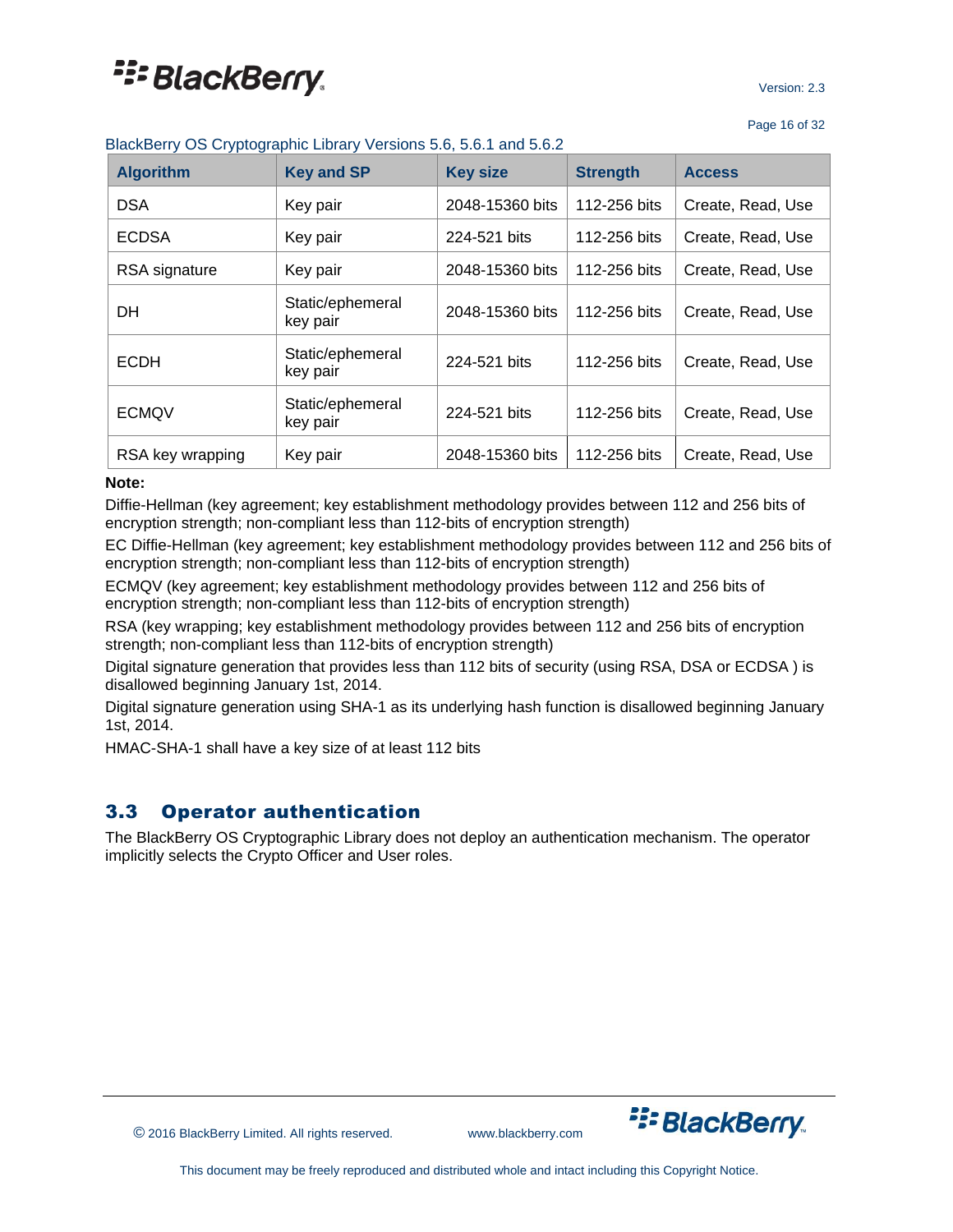BlackBerry OS Cryptographic Library Versions 5.6, 5.6.1 and 5.6.2

## <span id="page-16-0"></span>4 Finite State Model

The Finite State Model contains the following states:

- Installed/Uninitialized
- Initialized
- Self-Test
- Idle
- Crypto Officer/User
- Error

The following list provides the important features of the state transition:

- 1. When the Crypto Officer installs the module, the module is in the Installed/Uninitialized state.
- 2. When the initialization command is applied to the module, the module is loaded into memory and transitions to the Initialization state. Then, the module transitions to the Self-Test state and automatically runs the power-up tests. While in the Self-Test state, all data output through the data output interface is prohibited. On success, the module enters the Idle state; on failure, the module enters the Error state and the module is disabled. From the Error state, the Crypto Officer might need to reinstall the module to attempt correction.
- 3. From the Idle state, which is entered only if self-tests have succeeded, the module can transition to the Crypto Officer/User state when an API function is called.
- 4. When the API function has completed successfully, the state transitions back to the Idle state.
- 5. If the conditional test (continuous RNG test or pair-wise consistency test) fails, the state transitions to the Error state and the module is disabled.
- 6. When the on-demand self-test is executed, the module enters the Self-Test state. On success, the module enters the Idle state; on failure, the module enters the Error state and the module is disabled.
- 7. When the deinitialization command is executed, the module returns to the Installed/Uninitialized state.

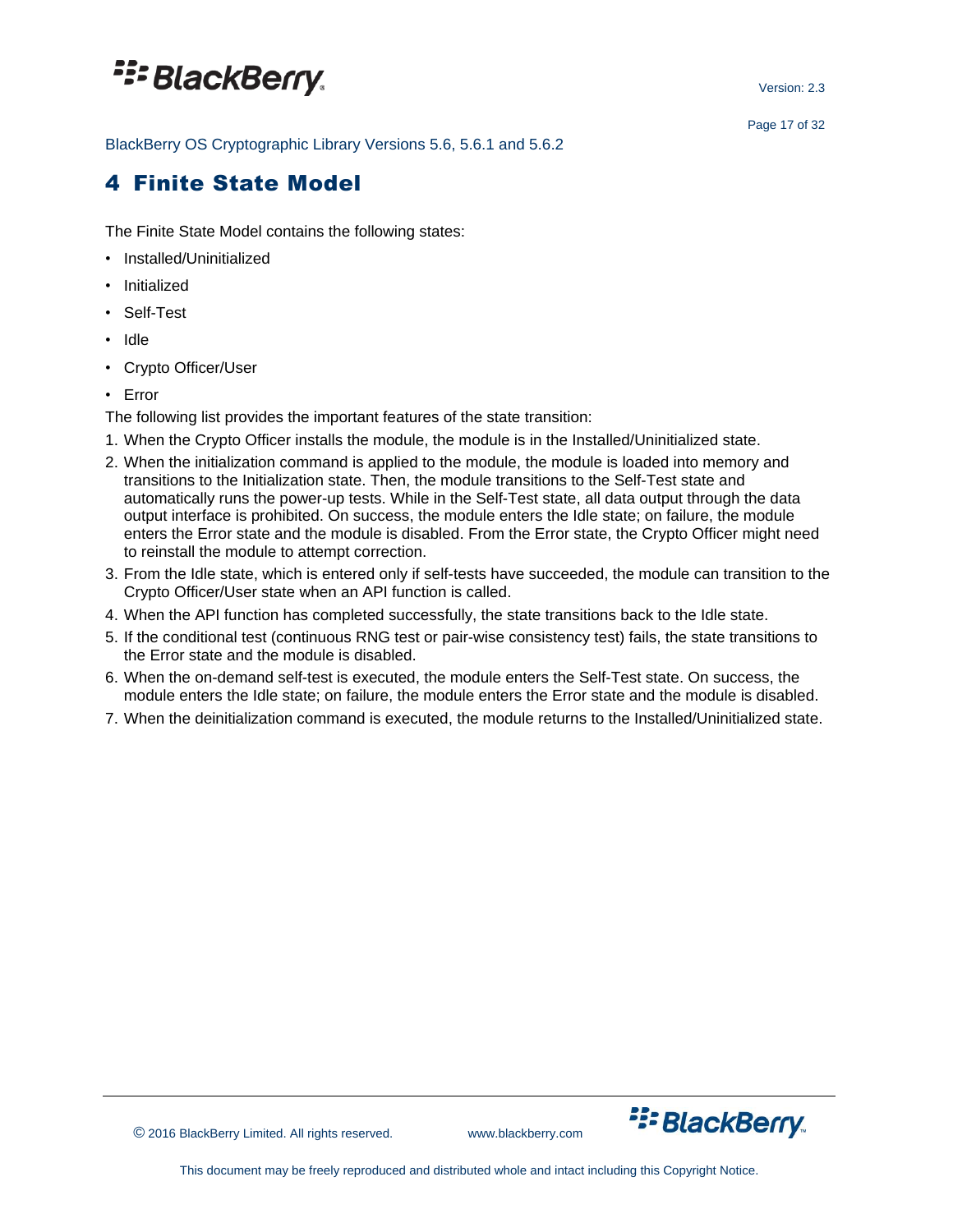Version: 2.3

BlackBerry OS Cryptographic Library Versions 5.6, 5.6.1 and 5.6.2

## <span id="page-17-0"></span>5 Physical security

The BlackBerry device that executes the module is manufactured using industry standard integrated circuits and meets the FIPS 140-2 Level 1 physical security requirements.

© 2016 BlackBerry Limited. All rights reserved. www.blackberry.com

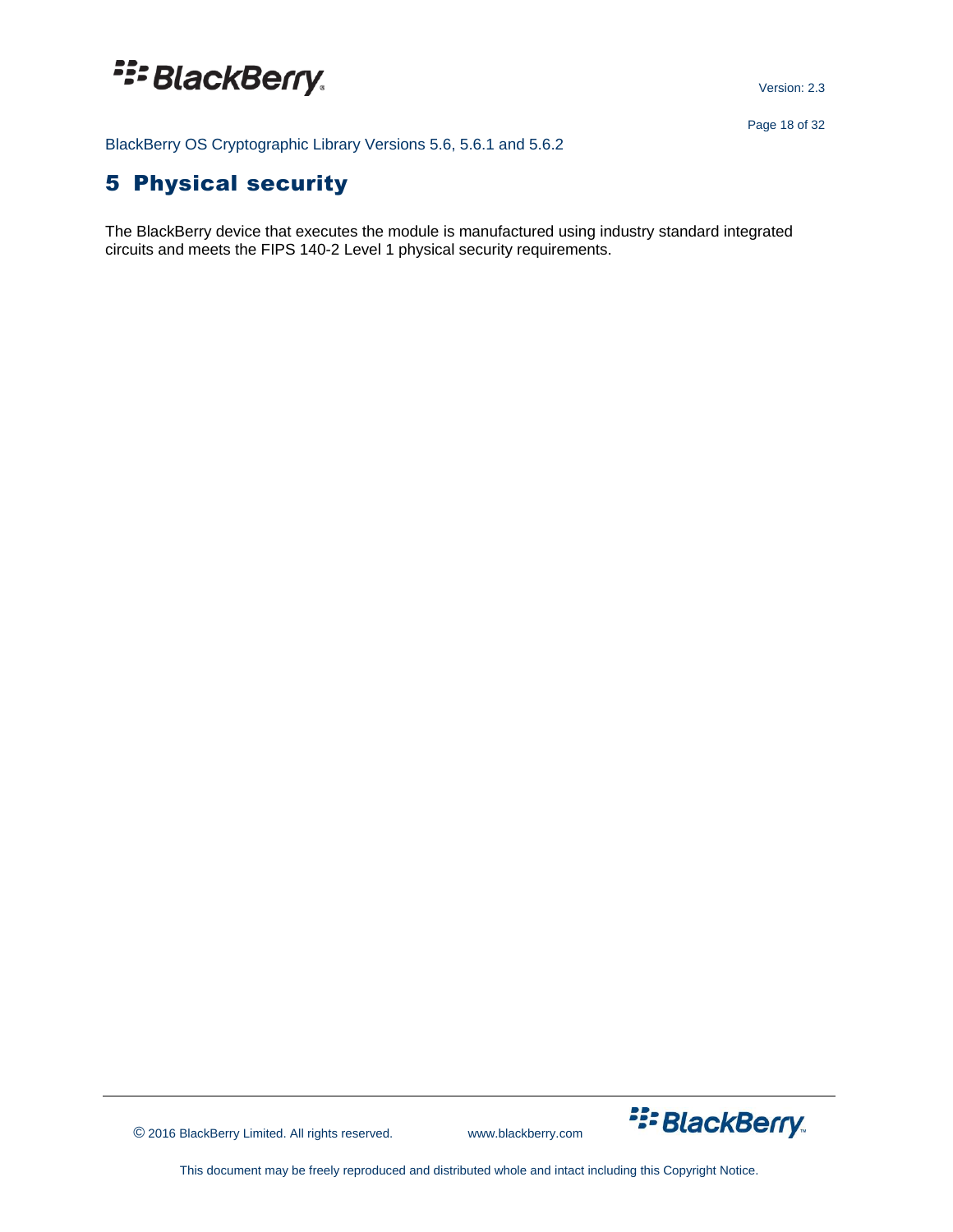Version: 2.3

<span id="page-18-0"></span>BlackBerry OS Cryptographic Library Versions 5.6, 5.6.1 and 5.6.2

## 6 Operational environment

The BlackBerry OS Cryptographic Library runs in a single-user operational environment where each user application runs in a virtually separated, independent space.

**Note:** Modern operating systems, such as UNIX, Linux, and Windows, provide such operational environments.



© 2016 BlackBerry Limited. All rights reserved. www.blackberry.com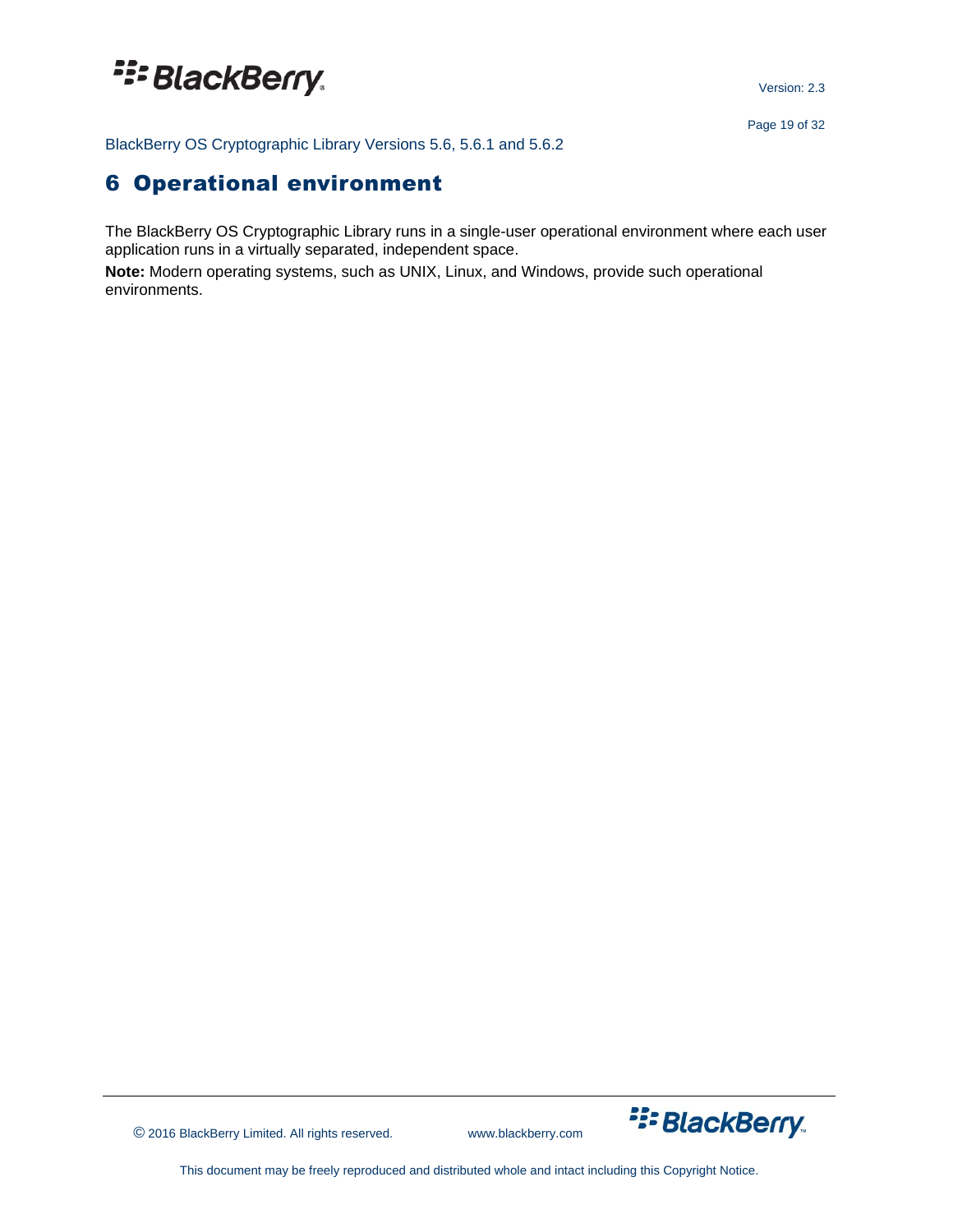## <sup>22</sup>BlackBerry.

Version: 2.3

<span id="page-19-0"></span>BlackBerry OS Cryptographic Library Versions 5.6, 5.6.1 and 5.6.2

### 7 Cryptographic key management

The BlackBerry OS Cryptographic Library provides the underlying functions to support FIPS 140-2 Level 1 key management. The user will select FIPS approved algorithms and will handle keys with appropriate care to build up a system that complies with FIPS 140-2. The Crypto Officer and User are responsible for selecting FIPS 140-2 validated algorithms (for more information, see Table 4).

### <span id="page-19-1"></span>7.1 Key generation

The BlackBerry OS Cryptographic Library provides FIPS 140-2 compliant key generation. The underlying random number generation uses a FIPS Approved method, a DRBG (Hash, HMAC, Counter).

The module also supports Dual\_EC DRBG, ANSI X9.62 and ANSI X9.31 RNGs, however, the use of Dual\_EC DRBG or ANSI X9.62/ANSI X9.31 RNGs is non-approved for key generation. No keys generated using the Dual\_EC DRBG or ANSI X9.62/ANSI X9.31 RNGs can be used to protect sensitive data in the Approved mode. Any random output in Approved mode using these algorithms is equivalent to plaintext..

### <span id="page-19-2"></span>7.2 Key establishment

The BlackBerry OS Cryptographic Library provides the following FIPS Approved or Allowed key establishment techniques [5]:

- 1. Diffie-Hellman (DH)
- 2. EC Diffie-Hellman (ECDH)
- 3. ECMQV
- 4. RSA PKCS1 v1.5
- 5. RSA OAEP
- 6. AES Key Wrap

The ECDH and ECMQV key agreement technique implementations support elliptic curve sizes from 163 bits to 521 bits that provides between 80 and 256 bits of security strength, where 224 bits and above must be used to provide a minimum of 112 bits of security in the FIPS mode. The DH key agreement technique implementation supports modulus sizes from 512 bits to 15360 bits that provides between 56 and 256 bits of security strength, where 2048 bits and above must be used to provide a minimum of 112 bits of security in the FIPS mode. The RSA OAEP key wrapping implementation supports modulus sizes from 512 to 15360 bits that provides between 56 bits and 256 bits of security, where 2048 bits and above must be used to provide minimum of 112 bits of security in the FIPS mode. The AES Key Wrap implementation supports key sizes of 128, 192 and 256 bits. The AES Key Wrap implementation supports key sizes of 128, 192 and 256 bits.

It is responsibility of the calling application to ensure that the appropriate key establishment techniques are applied to the appropriate keys.

### <span id="page-19-3"></span>7.3 Key entry and output

Keys must be imported to or exported from the cryptographic boundary in encrypted form using a FIPS Approved algorithm.

© 2016 BlackBerry Limited. All rights reserved. www.blackberry.com

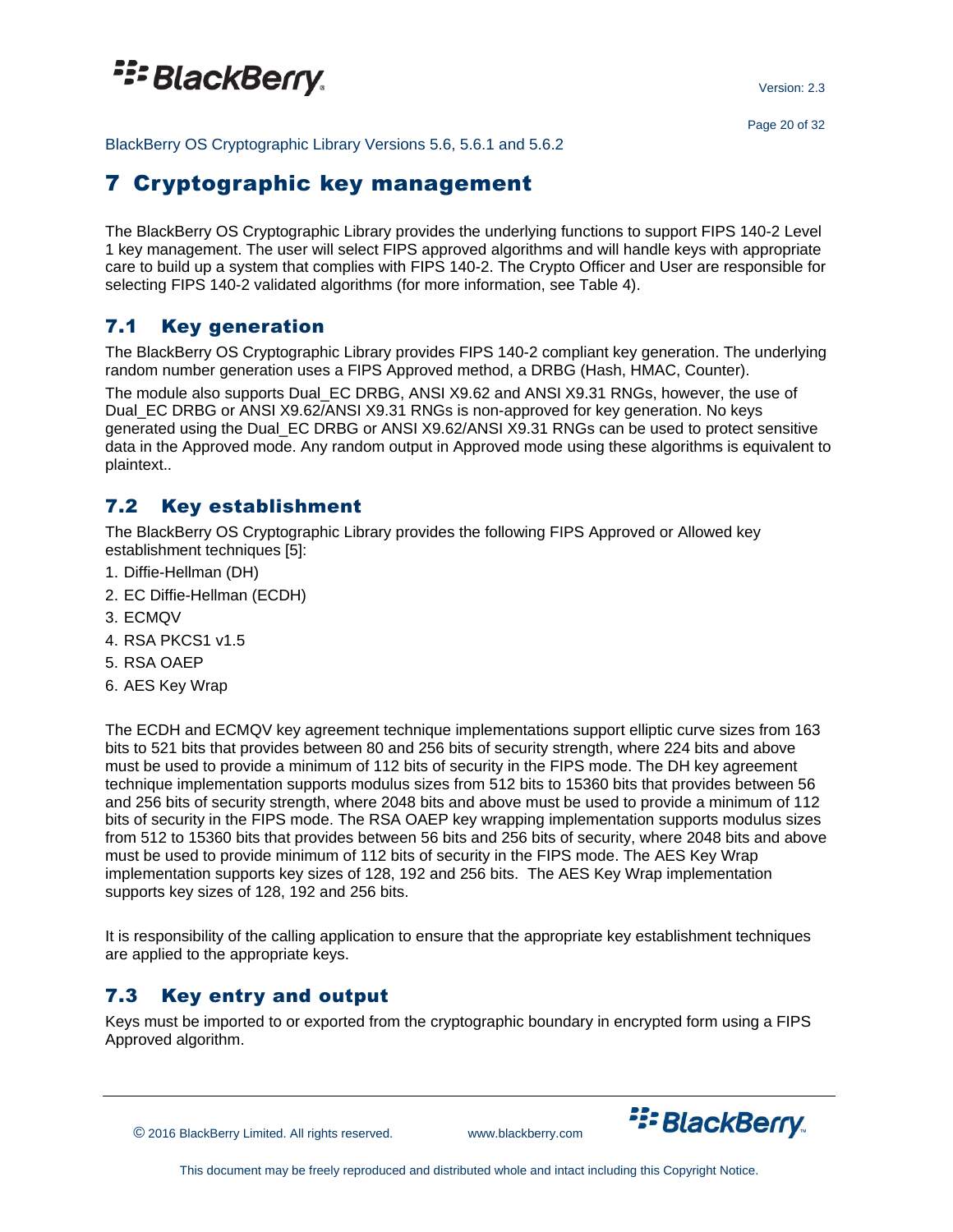#### BlackBerry OS Cryptographic Library Versions 5.6, 5.6.1 and 5.6.2

#### <span id="page-20-0"></span>7.4 Key storage

The BlackBerry OS Cryptographic Library is a low-level cryptographic toolkit, and therefore does not provide key storage.

### <span id="page-20-1"></span>7.5 Zeroization of keys

The BlackBerry OS Cryptographic Library provides zeroizable interfaces that implement zeroization functions (for more information, see Table 3). Zeroization of keys and SPs must be performed by calling the destroy functions of the objects when they are no longer needed; otherwise, the BlackBerry OS Cryptographic Library will not function.



© 2016 BlackBerry Limited. All rights reserved. www.blackberry.com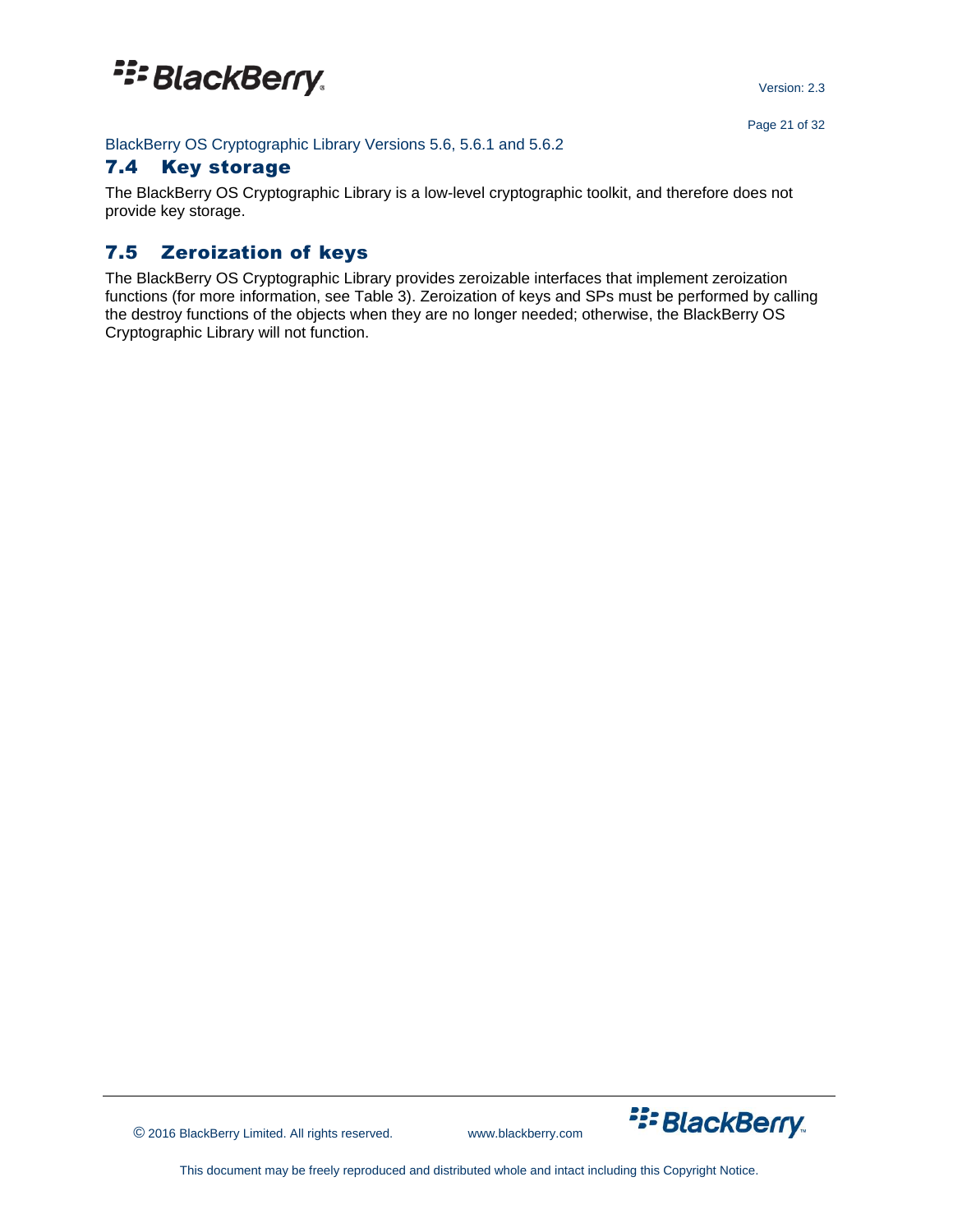BlackBerry OS Cryptographic Library Versions 5.6, 5.6.1 and 5.6.2

### <span id="page-21-0"></span>8 Self-tests

### <span id="page-21-1"></span>8.1 Power-up tests

Self-tests are initiated automatically by the module at start-up. The following tests are applied:

#### 1. **Known Answer Tests (KATs):**

KATs are performed on TDES, AES, AES GCM, SHS (using HMAC-SHS), HMAC-SHS, DRBG, RSA Signature Algorithm, and KDF. For DSA and ECDSA, a Pair-wise Consistency Test is used. For DH, ECDH, ECMQV, the underlying arithmetic implementations are tested using DSA and ECDSA tests.

#### 2. **Software Integrity Test:**

The software integrity test deploys ECDSA signature validation to verify the integrity of the module.

### <span id="page-21-2"></span>8.2 On-demand self-tests

The Crypto Officer or User can invoke on-demand self-tests by invoking a function, which is described in *Appendix C Crypto Officer and User Guide* in this document.

### <span id="page-21-3"></span>8.3 Conditional tests

The continuous RNG test is executed on all data generated by the NIST SP 800-90A DRBG, examining the first 160 bits of each requested random generation for repetition. This examination makes sure that the RNG is not stuck at any constant value. In addition, upon each generation of a DSA, ECDSA, or RSA key pair, the generated key pair is tested for their correctness by generating a signature and verifying the signature on a given message as a Pair-wise Consistency Test. Upon reception of DH, ECDH, or ECMQV key pair, the full key validation is performed. Upon DH, ECDH, or ECMQV key generation, the SP 800- 56A conformant computation is performed.

### <span id="page-21-4"></span>8.4 Failure of self-tests

Self-test failure places the cryptographic module in the Error state, wherein no cryptographic operations can be performed. If any self-test fails, the cryptographic module will output error code and enter the Error state.



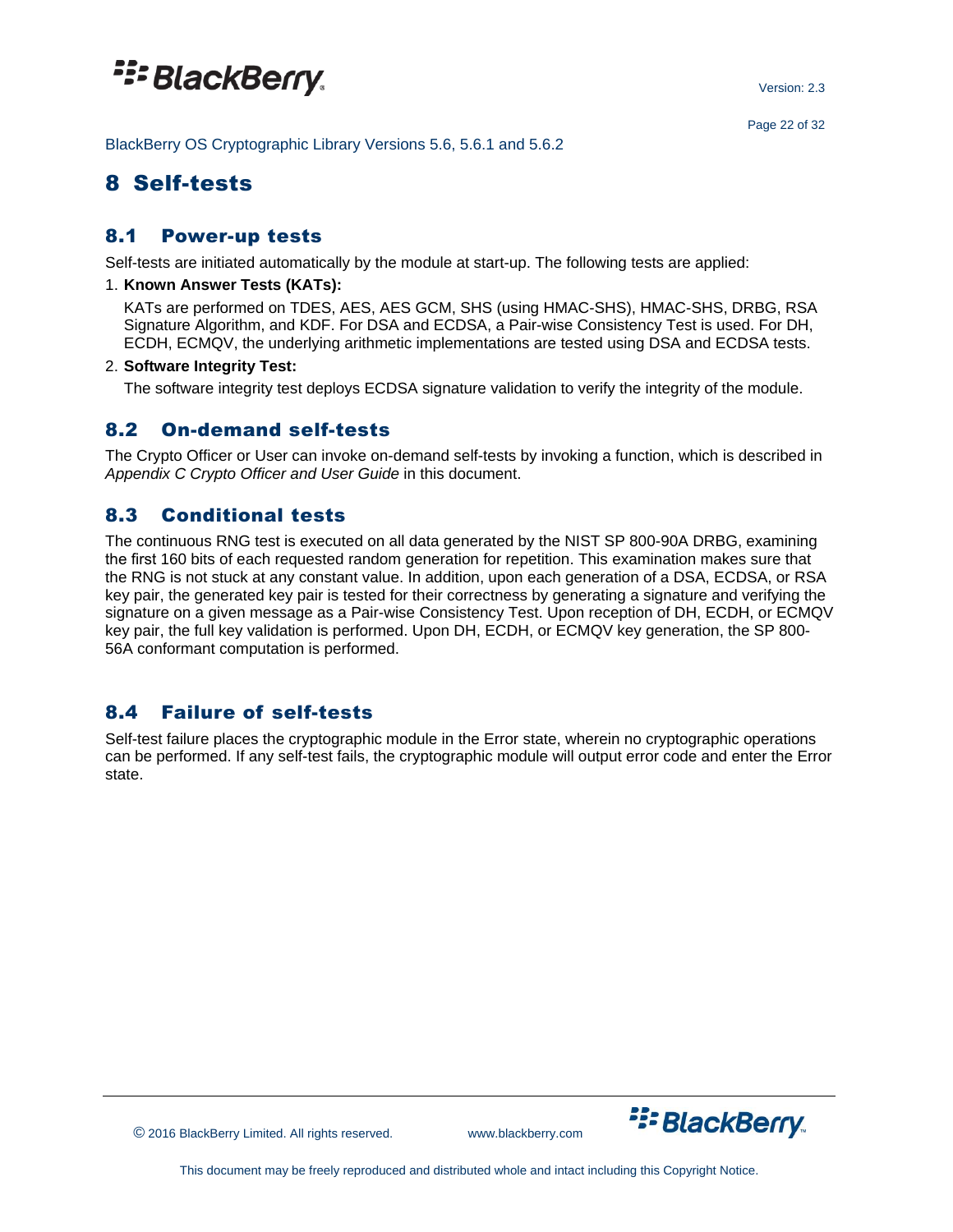<span id="page-22-0"></span>BlackBerry OS Cryptographic Library Versions 5.6, 5.6.1 and 5.6.2

### 9 Design assurance

### <span id="page-22-1"></span>9.1 Configuration management

A configuration management system for the cryptographic module is employed and has been described in a document that was submitted to the testing laboratory. The module uses the Concurrent Versioning System (CVS) or Subversion (SVN) to track the configurations.

### <span id="page-22-2"></span>9.2 Delivery and operation

To review the steps necessary for the secure installation and initialization of the cryptographic module, see *Appendix C - Crypto Officer and User Guide Section C.1*.

### <span id="page-22-3"></span>9.3 Development

Detailed design information and procedures have been described in documentation that was submitted to the testing laboratory. The source code is fully annotated with comments, and it was also submitted to the testing laboratory.

### <span id="page-22-4"></span>9.4 Guidance documents

The *Crypto Officer Guide and User Guide* outlines the operations for the Crypto Officer and User to ensure the security of the module.

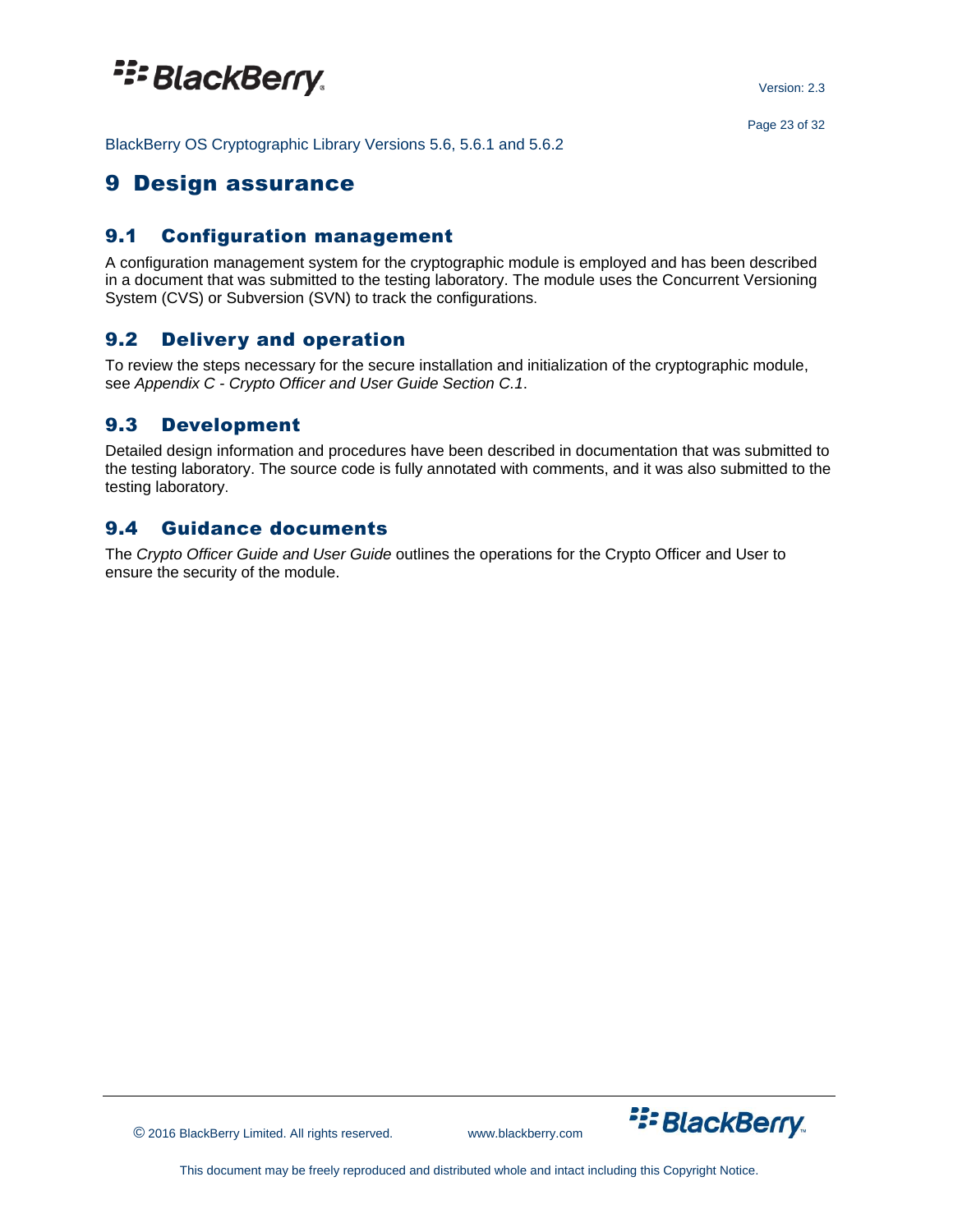Version: 2.3

<span id="page-23-0"></span>BlackBerry OS Cryptographic Library Versions 5.6, 5.6.1 and 5.6.2

### 10 Mitigation of other attacks

The BlackBerry OS Cryptographic Library implements mitigation of the following attacks:

- Timing attack on RSA
- Attack on biased private key of DSA

### <span id="page-23-1"></span>10.1 Timing attack on RSA

When employing Montgomery computations, timing effects allow an attacker to tell when the base of exponentiation is near the secret modulus. This attack leaks information concerning the secret modulus. In order to mitigate this attack, the bases of exponentiation are randomized by a novel technique that requires no inversion to remove (unlike other blinding methods, for example, BSAFE Crypto-C User Manual v 4.2).

**Note:** Remote timing attacks are practical. For more information, see *Remote Timing Attacks are Practical* [9].

### <span id="page-23-2"></span>10.2 Attack on biased private key of DSA

The standards for choosing ephemeral values in El-Gamal type signatures introduce a slight bias. Daniel Bleichenbacher presented the means to exploit these biases to ANSI.

In order to mitigate this attack, the bias in the RNG is reduced to levels that are far below the Bleichenbacher attack threshold.

To mitigate this attack, NIST published Change Notice 1 of FIPS 186-2. For more information, see *Cryptographic Toolkit* [10] *http://csrc.nist.gov/CryptoToolkit/tkdigsigs.html.*

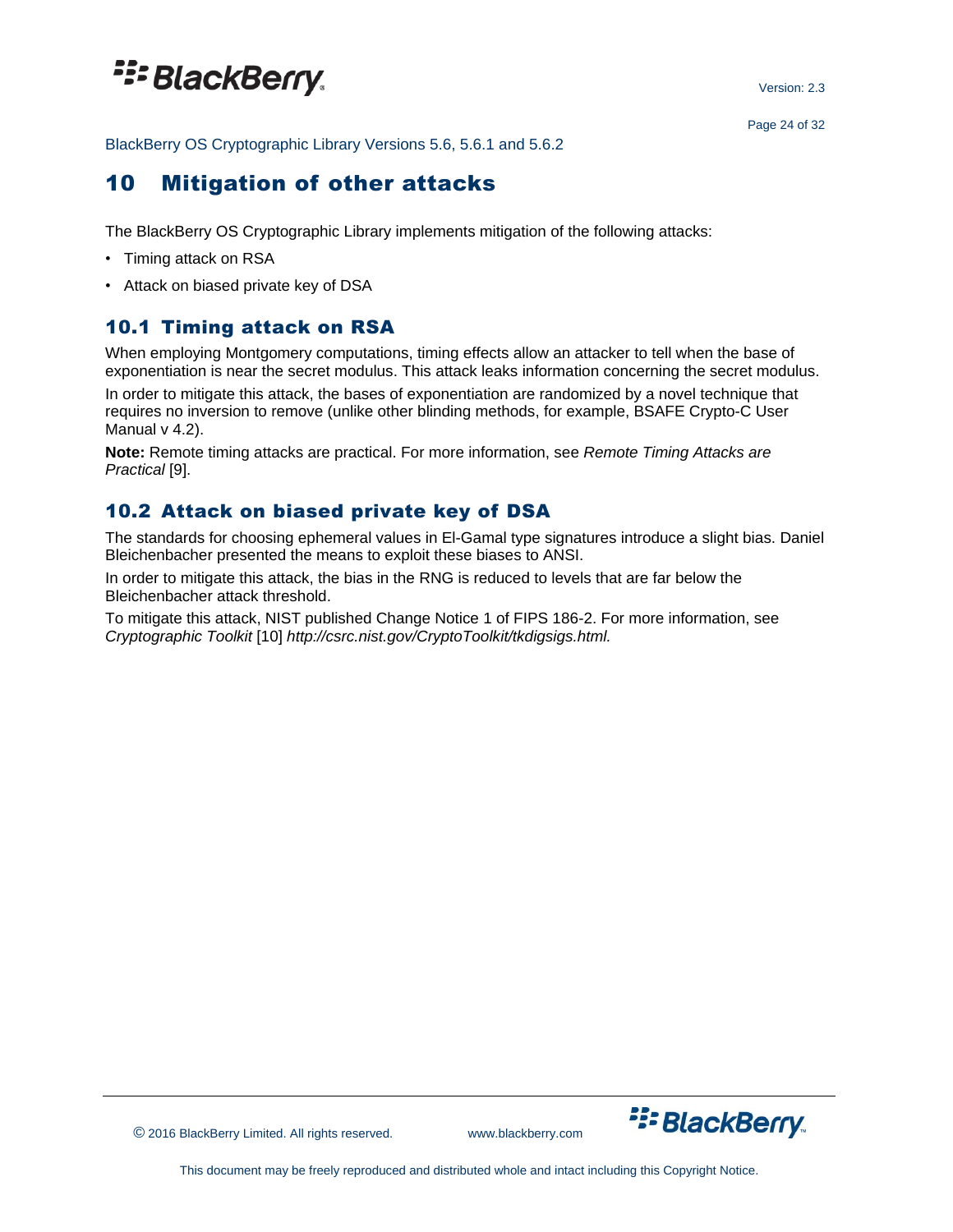BlackBerry OS Cryptographic Library Versions 5.6, 5.6.1 and 5.6.2

## Appendix A Acronyms

### Introduction

This appendix lists the acronyms that are used in this document.

#### Acronyms

| <b>Acronym</b> | <b>Full term</b>                              |
|----------------|-----------------------------------------------|
| <b>AES</b>     | <b>Advanced Encryption Standard</b>           |
| <b>ANSI</b>    | American National Standards Institute         |
| <b>API</b>     | application programming interface             |
| <b>ARC</b>     | Alleged Rivest's Cipher                       |
| <b>CBC</b>     | cipher block chaining                         |
| <b>CCM</b>     | Counter with CBC-MAC                          |
| <b>CFB</b>     | cipher feedback                               |
| <b>CMAC</b>    | Cipher-based MAC                              |
| <b>CSP</b>     | critical security parameter                   |
| <b>CTR</b>     | counter                                       |
| <b>CVS</b>     | <b>Concurrent Versioning System</b>           |
| <b>DES</b>     | Data Encryption Standard                      |
| DH             | Diffie-Hellman                                |
| <b>DRBG</b>    | deterministic random bit generator            |
| <b>DSA</b>     | Digital Signature Algorithm                   |
| EC             | <b>Elliptic Curve</b>                         |
| <b>ECB</b>     | electronic codebook                           |
| <b>ECC</b>     | <b>Elliptic Curve Cryptography</b>            |
| <b>ECDH</b>    | Elliptic Curve Diffie-Hellman                 |
| <b>ECDSA</b>   | Elliptic Curve Digital Signature Algorithm    |
| <b>ECIES</b>   | Elliptic Curve Integrated Encryption Standard |
| <b>ECMQV</b>   | Elliptic Curve Menezes-Qu-Vanstone            |

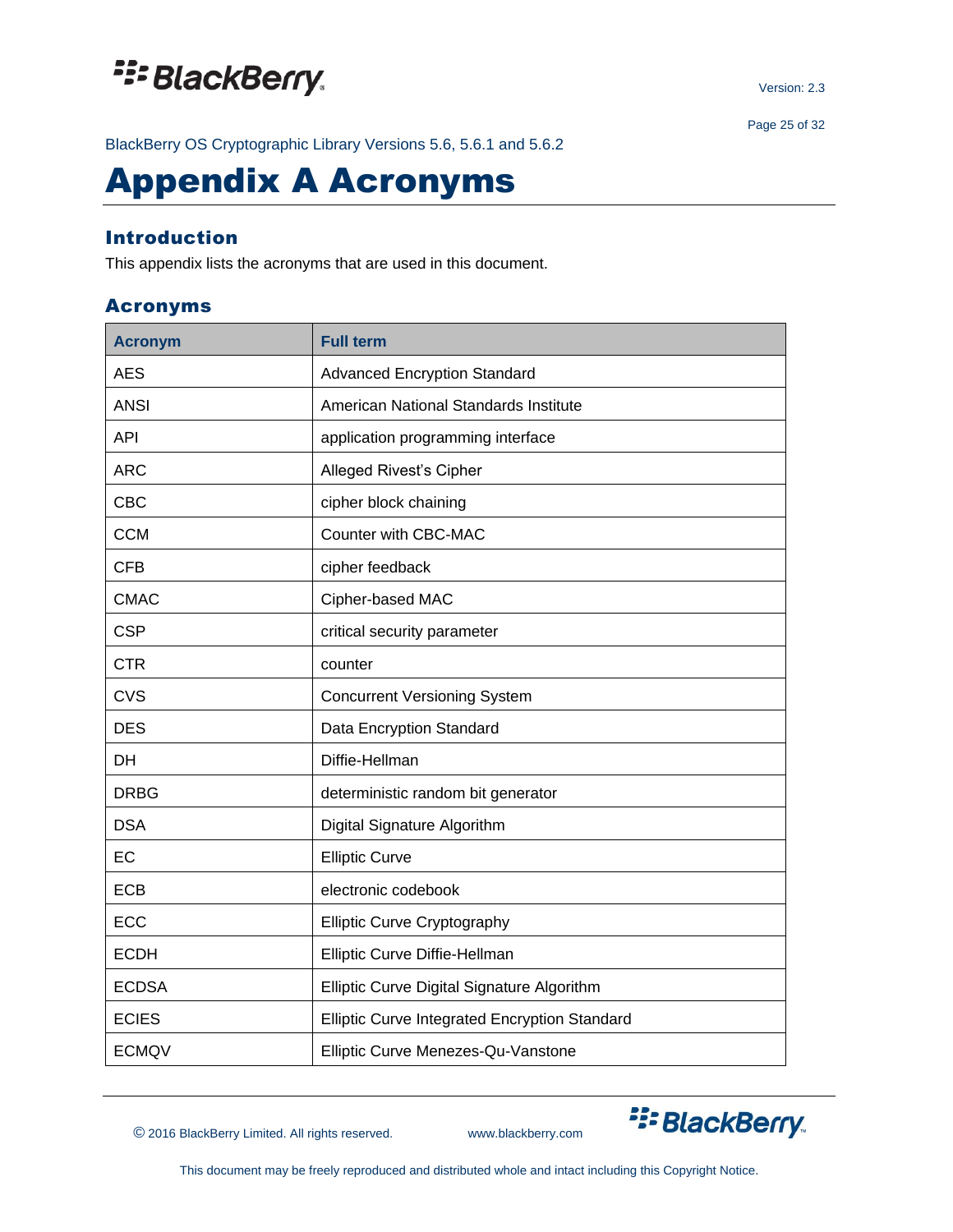Version: 2.3

Page 26 of 32

#### BlackBerry OS Cryptographic Library Versions 5.6, 5.6.1 and 5.6.2

| <b>Acronym</b> | <b>Full term</b>                                  |
|----------------|---------------------------------------------------|
| <b>ECQV</b>    | Elliptic Curve Qu-Vanstone                        |
| <b>ECNR</b>    | Elliptic Curve Nyburg Rueppel                     |
| <b>FIPS</b>    | <b>Federal Information Processing Standards</b>   |
| <b>GCM</b>     | Galois/Counter Mode                               |
| <b>HMAC</b>    | Hash-based Message Authentication Code            |
| <b>IEEE</b>    | Institute of Electrical and Electronics Engineers |
| <b>KAT</b>     | known answer test                                 |
| <b>LCD</b>     | liquid crystal display                            |
| LED            | light-emitting diode                              |
| <b>MD</b>      | Message Digest Algorithm                          |
| <b>NIST</b>    | National Institute of Standards and Technology    |
| <b>OAEP</b>    | <b>Optimal Asymmetric Encryption Padding</b>      |
| <b>OFB</b>     | output feedback                                   |
| <b>OS</b>      | operating system                                  |
| PIM            | personal information management                   |
| <b>PIN</b>     | personal identification number                    |
| <b>PKCS</b>    | Public-Key Cryptography Standard                  |
| <b>PSS</b>     | Probabilistic Signature Scheme                    |
| <b>PUB</b>     | Publication                                       |
| pRNG           | pseudorandom number generator                     |
| <b>RFC</b>     | Recursive Flow Classification                     |
| <b>NDRNG</b>   | Non-Deterministic Random Number Generator         |
| <b>RNG</b>     | random number generator                           |
| <b>RSA</b>     | <b>Rivest Shamir Adleman</b>                      |
| <b>SHA</b>     | Secure Hash Algorithm                             |
| <b>SHS</b>     | Secure Hash Standard                              |
| <b>SMS</b>     | <b>Short Message Service</b>                      |

© 2016 BlackBerry Limited. All rights reserved. www.blackberry.com

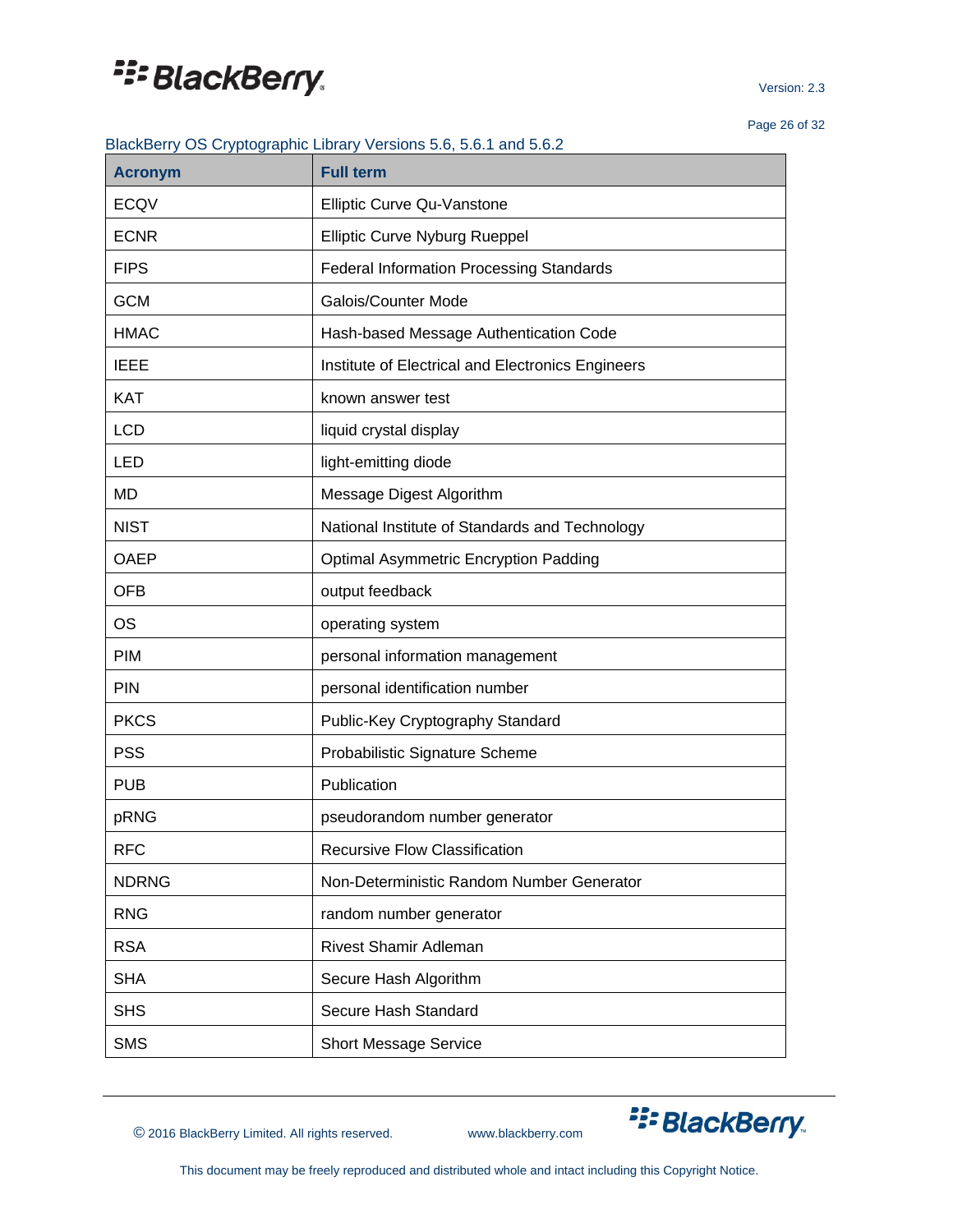Version: 2.3

Page 27 of 32

| <b>Acronym</b> | <b>Full term</b>                       |
|----------------|----------------------------------------|
| <b>SVN</b>     | Subversion                             |
| <b>TDES</b>    | <b>Triple Data Encryption Standard</b> |
| <b>USB</b>     | <b>Universal Serial Bus</b>            |



© 2016 BlackBerry Limited. All rights reserved. www.blackberry.com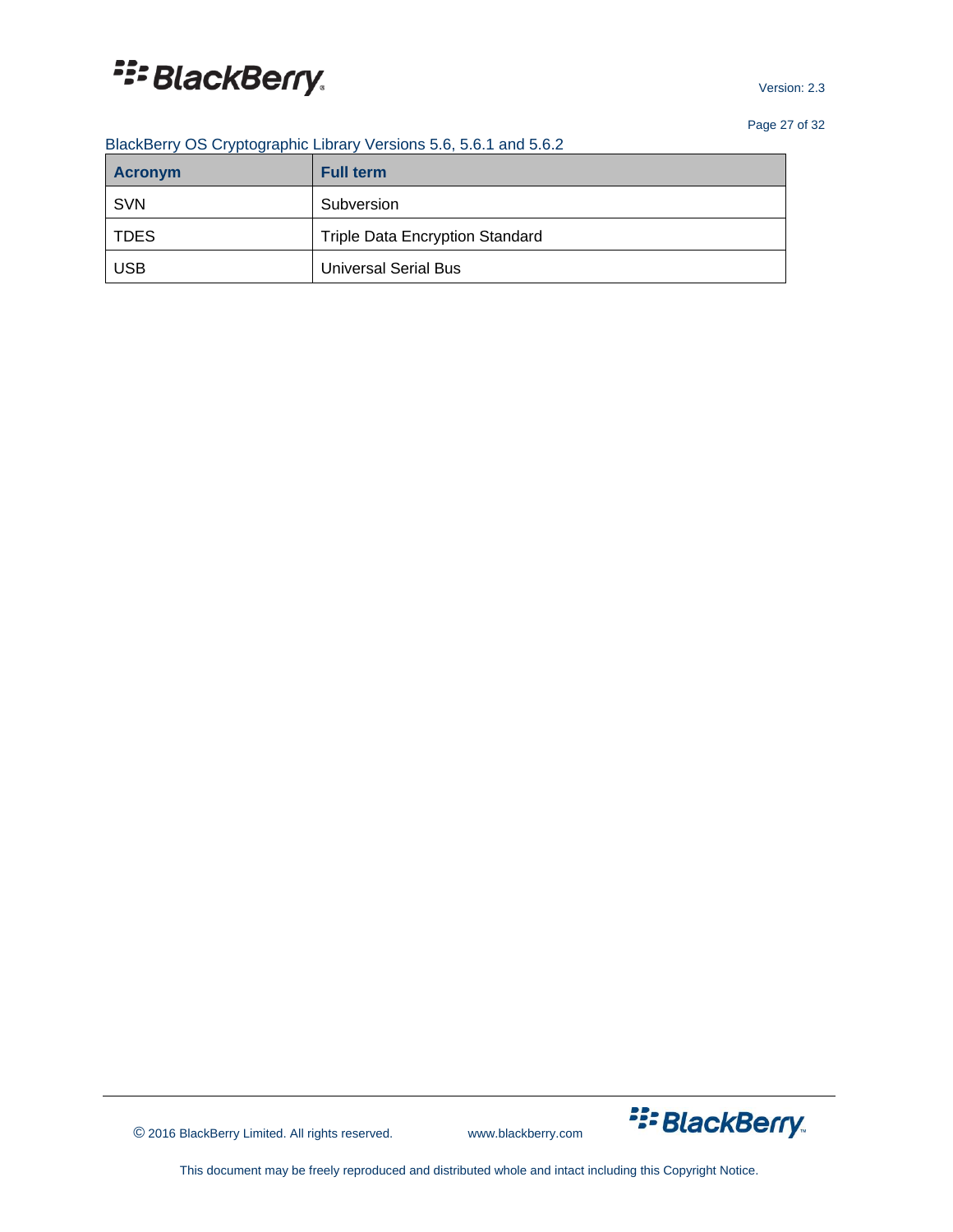BlackBerry OS Cryptographic Library Versions 5.6, 5.6.1 and 5.6.2

## Appendix B References

### Introduction

This appendix lists the references that were used for this project.

### References

- 1. *NIST Security Requirements For Cryptographic Modules, FIPS PUB 140-2,* [http://csrc.nist.gov/publications/fips/fips140-2/fips1402.pdf,](http://csrc.nist.gov/publications/fips/fips140-2/fips1402.pdf) December 3, 2002
- 2. *NIST Security Requirements For Cryptographic Modules, Annex A: Approved Security Functions for FIPS PUB 140-2*, [http://csrc.nist.gov/publications/fips/fips140-2/fips1402annexa.pdf,](http://csrc.nist.gov/publications/fips/fips140-2/fips1402annexa.pdf) January 4, 2011
- 3. *NIST Security Requirements For Cryptographic Modules, Annex B: Approved Protection Profiles for FIPS PUB 140-2*, [http://csrc.nist.gov/publications/fips/fips140-2/fips1402annexb.pdf,](http://csrc.nist.gov/publications/fips/fips140-2/fips1402annexb.pdf) June 14, 2007
- 4. *NIST Security Requirements For Cryptographic Modules, Annex C: Approved Random Number Generators for FIPS PUB 140-2, Draft*, [http://csrc.nist.gov/publications/fips/fips140-](http://csrc.nist.gov/publications/fips/fips140-2/fips1402annexc.pdf) [2/fips1402annexc.pdf,](http://csrc.nist.gov/publications/fips/fips140-2/fips1402annexc.pdf) November 22, 2010
- 5. *NIST Security Requirements For Cryptographic Modules, Annex D: Approved Key Establishment Techniques for FIPS PUB 140-2, Draft*, [http://csrc.nist.gov/publications/fips/fips140-](http://csrc.nist.gov/publications/fips/fips140-2/fips1402annexd.pdf) [2/fips1402annexd.pdf,](http://csrc.nist.gov/publications/fips/fips140-2/fips1402annexd.pdf) January 4, 2011
- 6. *NIST Security Requirements for Cryptographic Modules, Derived Test Requirements for FIPS PUB 140-2, Draft*, [http://csrc.nist.gov/groups/STM/cmvp/documents/fips140-2/FIPS1402DTR.pdf,](http://csrc.nist.gov/groups/STM/cmvp/documents/fips140-2/FIPS1402DTR.pdf) January 4, 2011
- 7. *NIST Implementation Guidance for FIPS PUB 140-2 and the Cryptographic Module Validation Program,* [http://csrc.nist.gov/groups/STM/cmvp/documents/fips140-2/FIPS1402IG.pdf,](http://csrc.nist.gov/groups/STM/cmvp/documents/fips140-2/FIPS1402IG.pdf) December 23, 2010
- 8. *NIST Frequently Asked Questions for the Cryptographic Module Validation Program*, [http://csrc.nist.gov/groups/STM/cmvp/documents/CMVPFAQ.pdf,](http://csrc.nist.gov/groups/STM/cmvp/documents/CMVPFAQ.pdf) December 4, 2007
- 9. David Brumley, Dan Boneh, "Remote Timing Attacks are Practical", *Stanford University,* <http://crypto.stanford.edu/~dabo/papers/ssl-timing.pdf>
- 10. *NIST Cryptographic Toolkit,* NIST Computer Security Division, <http://csrc.nist.gov/groups/ST/toolkit/index.html>



© 2016 BlackBerry Limited. All rights reserved. www.blackberry.com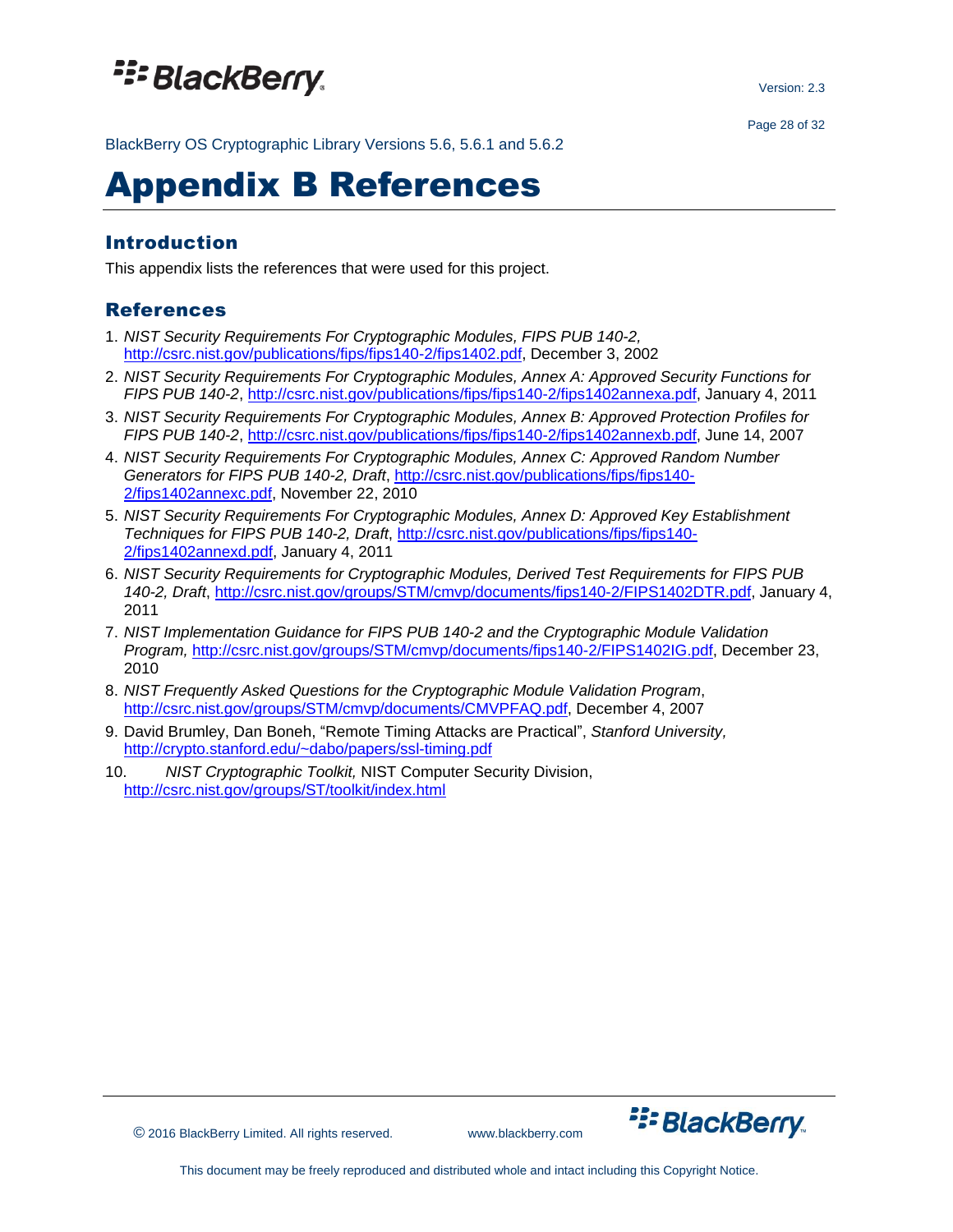

Version: 2.3

Page 29 of 32

BlackBerry OS Cryptographic Library Versions 5.6, 5.6.1 and 5.6.2

# Appendix C Crypto Officer and User Guide

### C.1 Installation

In order to carry out a secure installation of the BlackBerry OS Cryptographic Library, the Crypto Officer must follow the procedure described in this section.

#### C.1.1 Installing the cryptographic module

The Crypto Officer is responsible for the installation of the BlackBerry OS Cryptographic Library. Only the Crypto Officer is allowed to install the product.

**Note:** Place the shared object, libsbgse56.so.0.0, in an appropriate location on the computer hardware for your development environment.

#### C.1.2 Uninstalling the cryptographic module

Remove the shared object, libsbgse56.so.0.0, from the computer hardware.

### C.2 Commands

#### C.2.1 Initialization

sbg56\_FIPS140Initialize()

This function runs a series of self-tests on the module. These tests examine the integrity of the shared object and the correct operation of the cryptographic algorithms. If these tests are successful, a value of SB SUCCESS is returned and the module is enabled.

#### C.2.2 De-initialization

sbg56\_FIPS140Deinitialize()

This function deinitializes the module.

#### C.2.3 Self-tests

sbg56\_FIPS140RunTest()

This function runs a series of self-tests and returns SB\_SUCCESS if the tests are successful. These tests examine the integrity of the shared object and the correct operation of the cryptographic algorithms. If these tests fail, the module is disabled. Section C.3 of this document describes how to recover from the disabled state.

#### C.2.4 Show status

sbg56\_FIPS140GetState()

This function returns the current state of the module.

© 2016 BlackBerry Limited. All rights reserved. www.blackberry.com

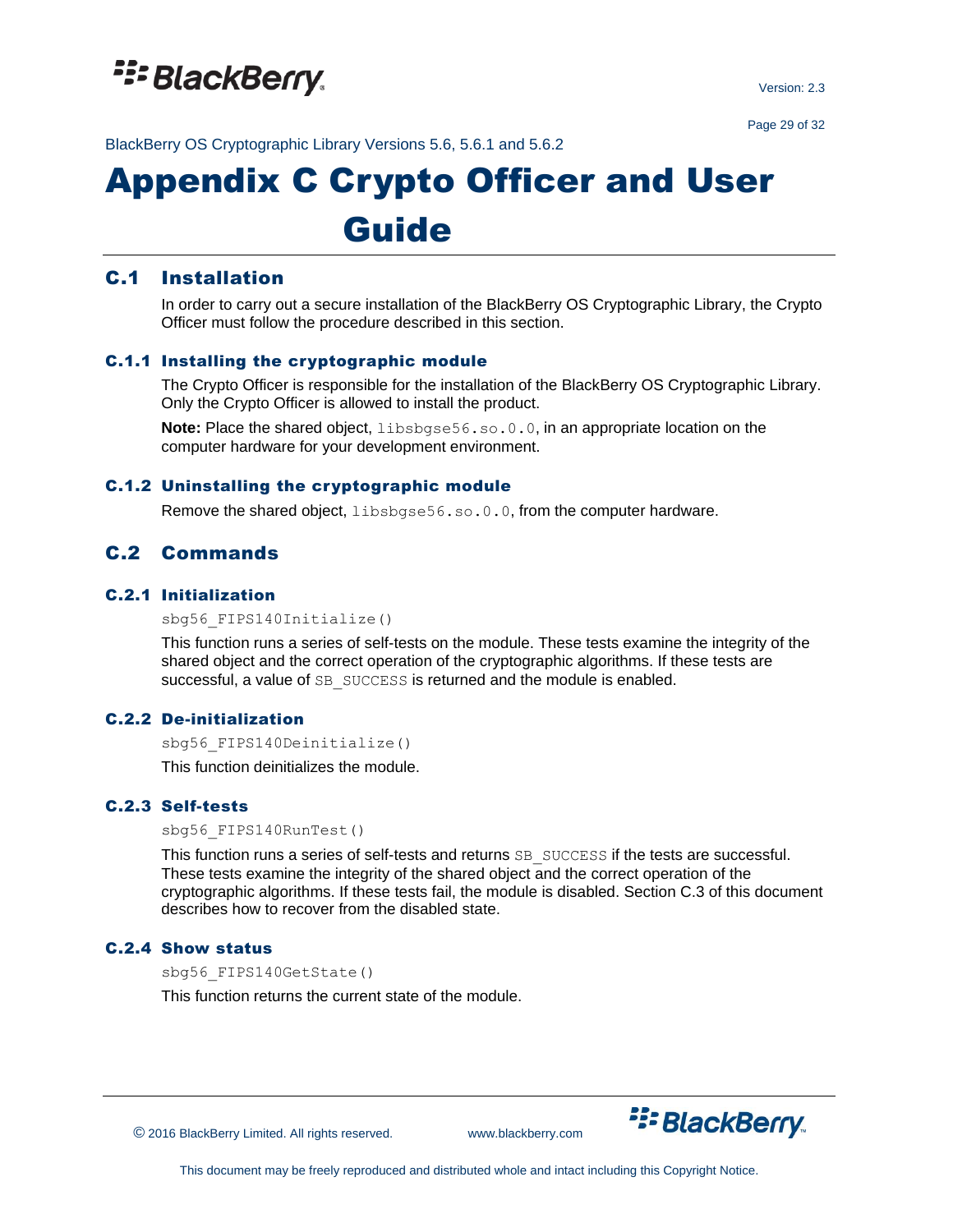Version: 2.3

Page 30 of 32

BlackBerry OS Cryptographic Library Versions 5.6, 5.6.1 and 5.6.2

### C.3 When the cryptographic module is disabled

When the BlackBerry OS Cryptographic Library becomes disabled, attempt to bring the module back to the Installed/Uninitialized state by calling sbg56\_FIPS140Deinitialize()*,* and then to initialize the module by calling sbg56 FIPS140Initialize(). If the initialization is successful, the module is recovered. If this attempt fails, uninstall the module and reinstall it. If the module is initialized successfully after this reinstallation, the recovery is successful. A failed recovery attempt indicates a fatal error. Contact BlackBerry Support immediately.



© 2016 BlackBerry Limited. All rights reserved. www.blackberry.com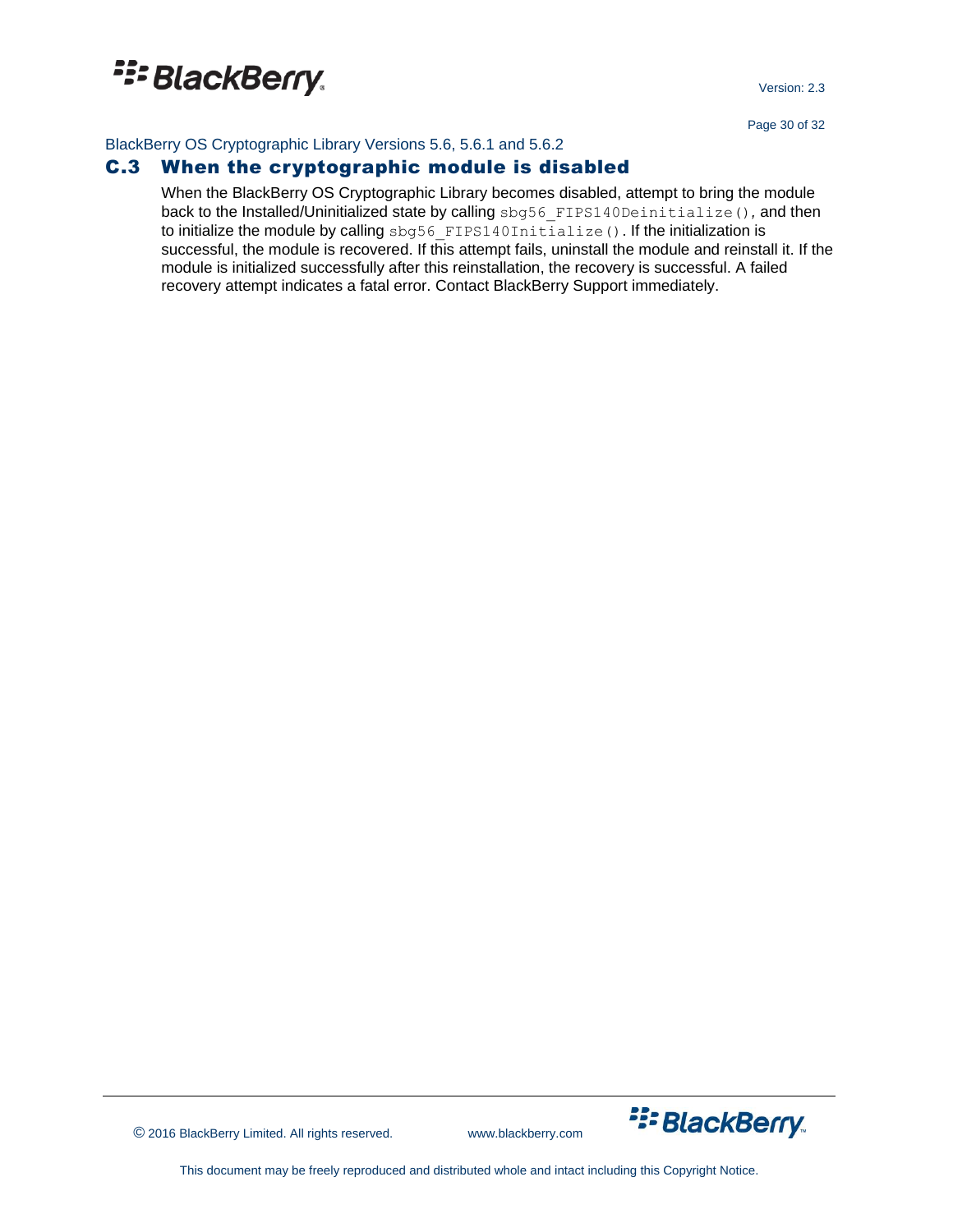BlackBerry OS Cryptographic Library Versions 5.6, 5.6.1 and 5.6.2

## <span id="page-30-0"></span>Document and contact information

| <b>Version</b> | <b>Date</b>      | <b>Description</b>                                                                                                                                                                                                                                                                            |
|----------------|------------------|-----------------------------------------------------------------------------------------------------------------------------------------------------------------------------------------------------------------------------------------------------------------------------------------------|
| 1.0            | April 7, 2011    | Document creation                                                                                                                                                                                                                                                                             |
| 1.1            | June 14, 2011    | <b>Addressed CMVP Comments</b>                                                                                                                                                                                                                                                                |
| 1.2            | July 20, 2011    | <b>Addressed CMVP Comments</b>                                                                                                                                                                                                                                                                |
| 1.3            | May 22, 2012     | Added software version 5.6.1                                                                                                                                                                                                                                                                  |
| 1.4            | June 5, 2012     | Corrected document version information                                                                                                                                                                                                                                                        |
| 1.5            | July 10, 2012    | Added software version 5.6.2                                                                                                                                                                                                                                                                  |
| 1.6            | February 6, 2013 | Corrected OS reference in section 1.2<br>Computer Hardware and OS, to Reflect<br><b>BlackBerry Tablet OS version 2.0</b>                                                                                                                                                                      |
| 1.7            | March 17, 2014   | Updated Figure 3 to reflect correct name of<br>Cryptographic Module. Updated Introduction<br>and other sections to include reference to<br>BlackBerry OS 10, as applicable. Minor<br>grammatical and format changes. Updates to<br>key table and caveats based on SP 800-131A<br>Transitions. |
| 1.8            | April 2, 2014    | Minor format changes                                                                                                                                                                                                                                                                          |
| 1.9            | January 11, 2016 | Updates required for NIST SP 800-131A<br>transitions                                                                                                                                                                                                                                          |
| 2.0            | January 22, 2016 | Updates to address CMVP comments                                                                                                                                                                                                                                                              |
| 2.1            | June 14, 2016    | Addition of algorithm testing for AES key wrap                                                                                                                                                                                                                                                |
| 2.2            | June 16, 2016    | Minor editorial updates                                                                                                                                                                                                                                                                       |
| 2.3            | June 17, 2016    | Minor editorial updates and formatting                                                                                                                                                                                                                                                        |

| <b>Contact</b>                      | <b>Corporate office</b>   |
|-------------------------------------|---------------------------|
| <b>Security Certifications Team</b> | <b>BlackBerry Limited</b> |
| certifications@blackberry.com       | <b>BlackBerry B</b>       |
| (519) 888-7465 ext. 72921           | 2200 University Ave. E    |
|                                     | Waterloo, ON, Canada      |
|                                     | N <sub>2</sub> K 0A7      |
|                                     | www.blackberry.com        |

© 2016 BlackBerry Limited. All rights reserved. www.blackberry.com